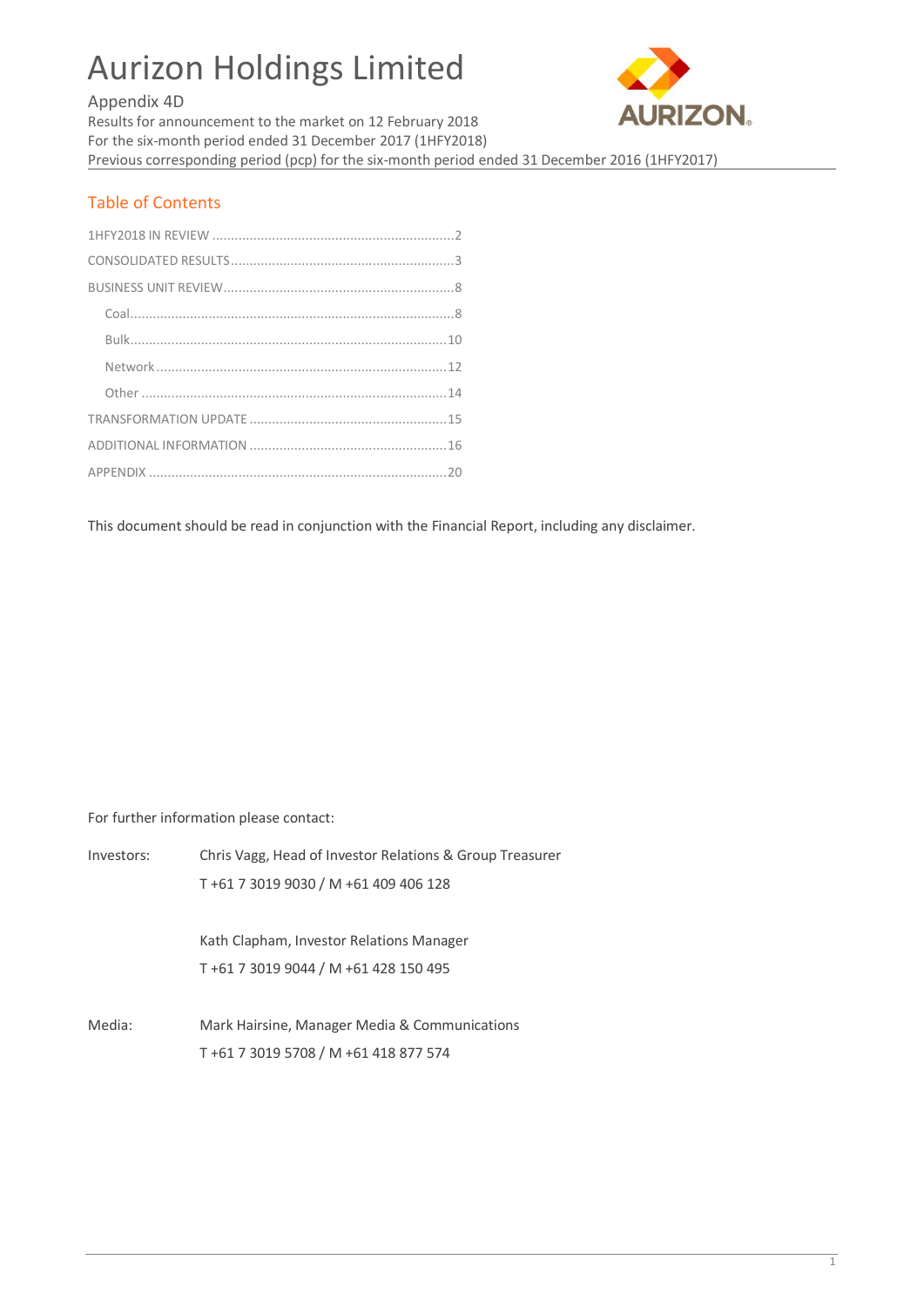# <span id="page-1-0"></span>**1HFY2018 IN REVIEW**

# Result Highlights (Underlying continuing operations)

| (Sm)                                                   | 1HFY2018                 | 1HFY2017 | <b>Variance %</b> |
|--------------------------------------------------------|--------------------------|----------|-------------------|
| Total revenue                                          | 1,565.3                  | 1,621.2  | (3%)              |
| <b>EBITDA</b>                                          | 744.3                    | 788.8    | (6%)              |
| EBIT                                                   | 485.3                    | 511.5    | (5%)              |
| Adjustments - Impairments                              | $\overline{\phantom{a}}$ | (95.2)   | nm                |
| - Redundancy costs                                     | $\overline{\phantom{a}}$ | (60.8)   | nm                |
| EBIT - statutory                                       | 485.3                    | 355.5    | 37%               |
| <b>NPAT</b>                                            | 281.5                    | 295.0    | (5%)              |
| NPAT - statutory                                       | 281.5                    | 185.8    | 52%               |
| Free cash flow (FCF)                                   | 345.0                    | 386.8    | (11%)             |
| Interim dividend (cps)                                 | 14.0                     | 13.6     | 3%                |
| Earnings per share (cps)                               | 13.9                     | 14.4     | (3%)              |
| Return on invested capital (ROIC)                      | 9.6%                     | 10.3%    | $(0.7$ ppt $)$    |
| EBITDA margin (%)                                      | 47.5%                    | 48.7%    | $(1.2$ ppt $)$    |
| Operating ratio (OR) (%)                               | 69.0%                    | 68.4%    | $(0.6$ ppt $)$    |
| Above Rail Tonnes (m)                                  | 136.3                    | 133.8    | 2%                |
| Above Rail opex / NTK (excluding access) (\$/'000 NTK) | 18.0                     | 18.3     | (2%)              |
| Gearing (net debt / net debt + equity) (%)             | 41.2%                    | 37.1%    | $(4.1$ ppt $)$    |

## EBIT down 5% to \$485.3m

- › Network down \$44.2m (15%) due to impact of true ups in prior year
- › Bulk up \$17.7m (738%) due to transformation benefits and lower depreciation from FY2017 impairment
- › Coal up \$4.3m (2%) due to 4% higher volumes and transformation benefits partly offset by increases in operating costs for new volumes
- FCF decreased \$41.8m due to lower proceeds from asset sales offset in part by a 10% increase in net operating cashflows
- › Interim dividend of 14.0cps, 50% franked (100% payout ratio on NPAT for continuing operations), an increase of 3%
- 75% of the \$300m buy back complete, balance to be completed in 2HFY2018
- Intermodal Interstate ceased operation in December 2017; waiting for regulatory approval for Queensland Intermodal and Acacia Ridge terminal transactions

# Major items

- \$42.4m in sustainable transformation benefits, \$302.4m since 1 July 2015. On track for \$380.0m target including the \$48.2m Intermodal losses to be removed with the closure and sale of the Intermodal business
- › UT5 Draft Decision issued by the QCA on 15 December 2017 is extremely disappointing in its current form, causing damage to Aurizon, customers and the Queensland economy. The QCA view is inconsistent with commercial reality and will require an undesirable change to Aurizon's maintenance and operating practices

# **Outlook**

- › Earnings guidance range for FY2018 is unchanged with EBIT \$900 \$960m for the continuing operations
- › Coal volumes reduced to 210 220mt due to likely impact from implementing revised maintenance and operating practices in Network to align with UT5 Draft Decision
- › Approved transitional tariffs, based on UT4 FY2017 MAR adjusted for:
	- › \$90m true ups relating to prior years
	- › \$24m revenue cap (FY2016 over collection repaid to customers)
	- \$17m cyclone repair costs recovery in 2HFY2018
- › Continued delivery of transformation in remaining core business
- No major weather impacts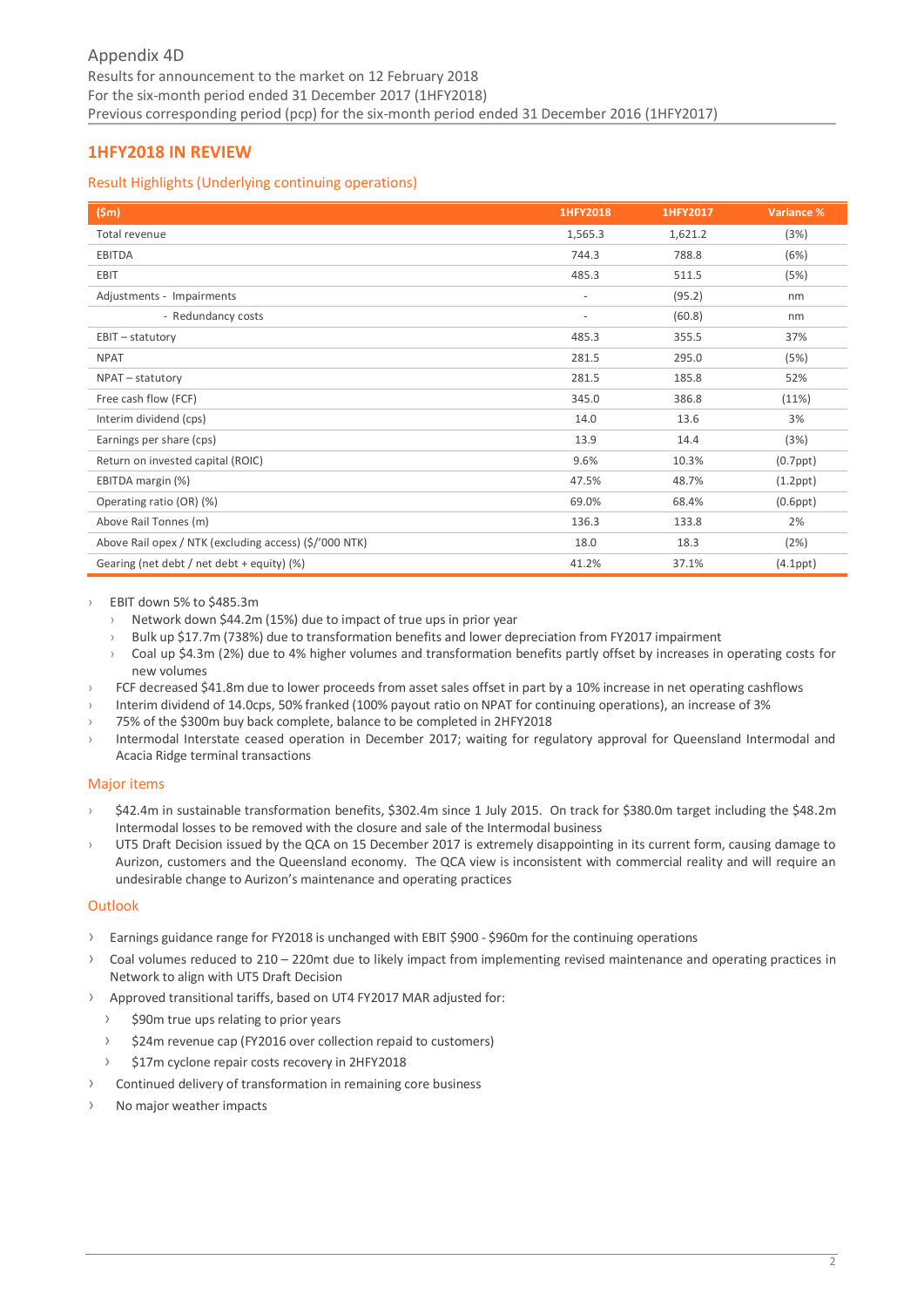# <span id="page-2-0"></span>**CONSOLIDATED RESULTS (Underlying continuing operations)**

# 1. Half on Half Comparison

## Financial Summary

| (Sm)                                                   |             | 1HFY2018 | 1HFY2017 | Variance %     | 2HFY2017 |
|--------------------------------------------------------|-------------|----------|----------|----------------|----------|
| <b>Total revenue</b>                                   |             | 1,565.3  | 1,621.2  | (3%)           | 1,521.3  |
| <b>Operating costs</b>                                 |             |          |          |                |          |
| Employee benefits                                      |             | (387.3)  | (408.5)  | 5%             | (373.4)  |
| Energy and fuel                                        |             | (126.6)  | (118.7)  | (7%)           | (117.8)  |
| Track access                                           |             | (106.9)  | (94.5)   | (13%)          | (109.7)  |
| Consumables                                            |             | (167.9)  | (185.4)  | 9%             | (207.5)  |
| Other                                                  |             | (32.3)   | (25.3)   | (28%)          | (50.2)   |
| <b>EBITDA</b>                                          |             | 744.3    | 788.8    | (6%)           | 662.7    |
|                                                        | - statutory | 744.3    | 632.8    | 18%            | 59.0     |
| Depreciation and amortisation                          |             | (259.0)  | (277.3)  | 7%             | (290.0)  |
| <b>EBIT</b>                                            |             | 485.3    | 511.5    | (5%)           | 372.7    |
|                                                        | - statutory | 485.3    | 355.5    | 37%            | (231.0)  |
| Net finance costs                                      |             | (80.8)   | (92.1)   | 12%            | (86.6)   |
| Income tax expense                                     |             | (123.0)  | (124.4)  | 1%             | (86.5)   |
|                                                        | - statutory | (123.0)  | (77.6)   | (59%)          | 94.6     |
| <b>NPAT</b>                                            |             | 281.5    | 295.0    | (5%)           | 199.6    |
|                                                        | - statutory | 281.5    | 185.8    | 52%            | (223.0)  |
| Loss after tax from discontinued operations            | - statutory | (71.1)   | (132.2)  | 46%            | (18.5)   |
| NPAT (group)                                           | - statutory | 210.4    | 53.6     | 293%           | (241.5)  |
| Earnings per share $1$                                 |             | 13.9     | 14.4     | (3%)           | 9.7      |
|                                                        | - statutory | 13.9     | 9.1      | 53%            | (10.9)   |
| Earnings per share <sup>1</sup> (group)                |             | 13.0     | 13.6     | (4%)           | 8.9      |
|                                                        | - statutory | 10.4     | 2.6      | 300%           | (11.8)   |
| Return on invested capital (ROIC) <sup>2</sup>         |             | 9.6%     | 10.3%    | $(0.7$ ppt $)$ | 9.3%     |
| Return on invested capital (ROIC) <sup>2</sup> (group) |             | 8.8%     | 9.6%     | $(0.8$ ppt $)$ | 8.7%     |
| Operating ratio                                        |             | 69.0%    | 68.4%    | $(0.6$ ppt $)$ | 75.5%    |
| Net cashflow from operating activities                 |             | 700.9    | 635.7    | 10%            | 637.5    |
| Interim dividend per share (cps)                       |             | 14.0     | 13.6     | 3%             | 8.9      |
| Gearing (net debt / net debt + equity) (%) (group)     |             | 41.2%    | 37.1%    | $(4.1$ ppt $)$ | 39.6%    |
| Net tangible assets per share (\$) (group)             |             | 2.3      | 2.6      | (12%)          | 2.4      |
| People (FTE)                                           |             | 4,897    | 5,197    | 6%             | 5,024    |

# Operating Metrics

|                                                        | 1HFY2018 | 1HFY2017 | Variance %               | 2HFY2017 |
|--------------------------------------------------------|----------|----------|--------------------------|----------|
| Above Rail <sup>3</sup> Revenue / NTK (\$/'000 NTK)    | 37.6     | 37.5     | $\overline{\phantom{a}}$ | 40.1     |
| Network Track Access Revenue / NTK (\$/'000 NTK)       | 19.9     | 22.2     | (10%)                    | 22.9     |
| Labour costs <sup>4</sup> / Revenue                    | 23.8%    | 25.0%    | $1.2$ ppt                | 24.4%    |
| NTK / FTE (MNTK)                                       | 13.4     | 12.7     | 6%                       | 12.0     |
| Above Rail opex / NTK (excluding access) (\$/'000 NTK) | 18.0     | 18.3     | 2%                       | 20.2     |
| Above Rail NTK (bn)                                    | 32.8     | 32.9     | $\sim$                   | 30.1     |
| Above Rail Tonnes (m)                                  | 136.3    | 133.8    | 2%                       | 122.7    |

\_<br><sup>1</sup> Calculated on weighted average number of shares on issue – 2,032m 1HFY2018 and 2,052m 1HFY2017<br><sup>2</sup> ROIC is defined as underlying rolling twelve-month EBIT divided by the average invested capital is calculated by taki <sup>3</sup> Above rail includes both Coal above rail revenue and Bulk freight transport revenue

<sup>4</sup> 1HFY2018 excludes \$14.5 m redundancy costs (1HFY2017 excludes \$3.3m redundancy costs)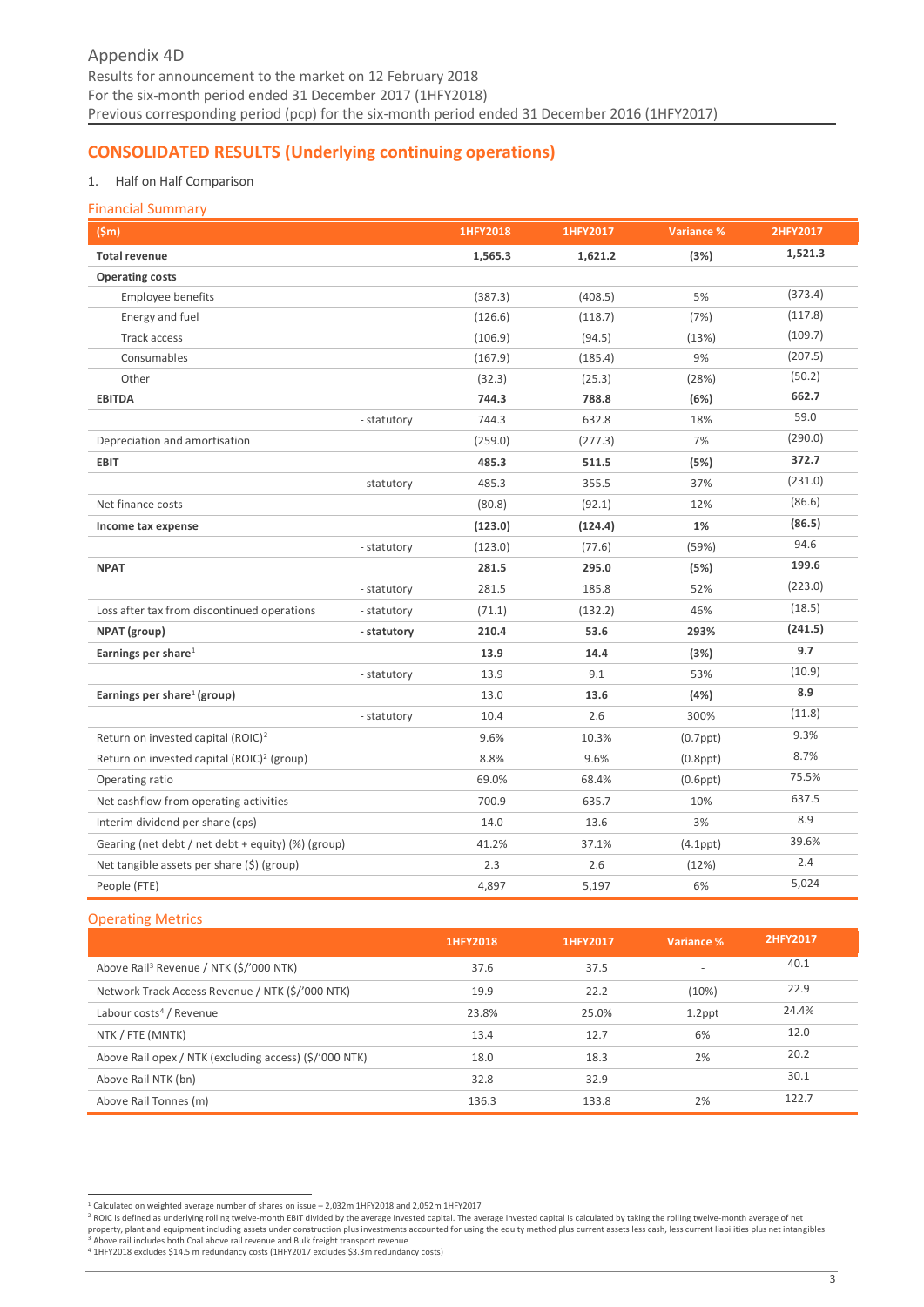# Appendix 4D Results for announcement to the market on 12 February 2018 For the six-month period ended 31 December 2017 (1HFY2018) Previous corresponding period (pcp) for the six-month period ended 31 December 2016 (1HFY2017)

# EBIT by Segment

|                                      | 1HFY2018 | 1HFY2017 | Variance % | 2HFY2017 |
|--------------------------------------|----------|----------|------------|----------|
| Coal                                 | 222.5    | 218.2    | 2%         | 201.8    |
| <b>Bulk</b>                          | 20.1     | 2.4      | 738%       | (16.8)   |
| Network                              | 248.5    | 292.7    | (15%)      | 188.2    |
| Other                                | (5.8)    | (1.8)    | (222%)     | (0.5)    |
| <b>Group (Continuing operations)</b> | 485.3    | 511.5    | (5%)       | 372.7    |

#### Group Performance Overview

EBIT decreased \$26.2m or 5% to \$485.3m due to lower Network earnings resulting from the positive impact of true-ups in the prior year. Strong demand from customers has resulted in an increase in coal volumes, with Network recording a 3% increase to a record 116.6mt and above rail Coal volumes increasing 4% to 107.8mt.

Sustainable transformation benefits continued to be delivered with \$42.4m achieved during the period, with the company remaining on track to achieve its transformation targets by the end of FY2018.

Group revenue decreased \$55.9m or 3% mainly due to the impact of true-ups in the prior year as noted above, which offset a moderate (2%) increase in total above rail volumes (coal and bulk) to 136.3mt.

Operating costs decreased \$11.4m or 1% with transformation benefits partly offset by higher volume related costs in Coal (including pass-through access charges) and CPI related cost increases. Depreciation has decreased \$18.3m or 7% mainly due to the impairments in FY2017 reducing depreciation in the Bulk business offsetting some moderate increases in Coal and Network.

Return on Invested Capital (ROIC) was 9.6%, a reduction of 70bps due to the reduction in EBIT. The full benefit of the 30 June 2017 impairments were not realised due to a 12 month average being used for the invested capital base.

With no underlying adjustments for continuing operations, statutory EBIT was also \$485.3m, with the \$129.8m (37%) increase from the prior year reflecting \$156.0m in impairments and redundancy costs in the prior period as noted below. This excludes underlying adjustments that relate to Intermodal as this is treated as a discontinued operation due to the decision to exit the business through a combination of closure and sale.

# Reconciliation to Statutory Earnings

Underlying earnings is a non-statutory measure, and is the primary reporting measure used by management and the Group's chief operating decision making bodies for the purpose of managing and assessing the financial performance of the business. Underlying earnings is derived by adjusting statutory earnings for significant items as noted in the following table:

| $(\mathsf{Sm})$                                  | 1HFY2018                 | 1HFY2017 | <b>FY2017</b> |
|--------------------------------------------------|--------------------------|----------|---------------|
| <b>Underlying EBIT (Continuing operations)</b>   | 485.3                    | 511.5    | 884.2         |
| <b>Significant items (Continuing operations)</b> | ٠                        | (156.0)  | (759.7)       |
| Asset impairments                                |                          |          |               |
| Freight Management Transformation project        |                          | (64.0)   | (64.0)        |
| Impairment of assets in exit of contracts        |                          | (10.2)   | (10.2)        |
| <b>Transformation assets</b>                     | $\overline{\phantom{a}}$ | (21.0)   | (48.9)        |
| <b>Bulk</b>                                      |                          |          | (525.9)       |
| Redundancy costs                                 | $\sim$                   | (60.8)   | (110.7)       |
| <b>Statutory EBIT (Continuing operations)</b>    | 485.3                    | 355.5    | 124.5         |
| Net finance costs                                | (80.8)                   | (92.1)   | (178.7)       |
| <b>Statutory PBT (Continuing operations)</b>     | 404.5                    | 263.4    | (54.2)        |
| Taxation benefit/(expense)                       | (123.0)                  | (77.6)   | 17.0          |
| <b>Statutory NPAT (Continuing operations)</b>    | 281.5                    | 185.8    | (37.2)        |
| Profit after tax from Discontinued operations    | 5.9                      | 33.2     | 16.6          |
| Significant items (Discontinued operations)      | (77.0)                   | (165.4)  | (167.3)       |
| Asset impairments                                | (4.5)                    | (162.2)  | (162.2)       |
| Intermodal closure                               | (60.2)                   | ٠        |               |
| Redundancy                                       | (12.3)                   | (3.2)    | (5.1)         |
| <b>Statutory NPAT</b>                            | 210.4                    | 53.6     | (187.9)       |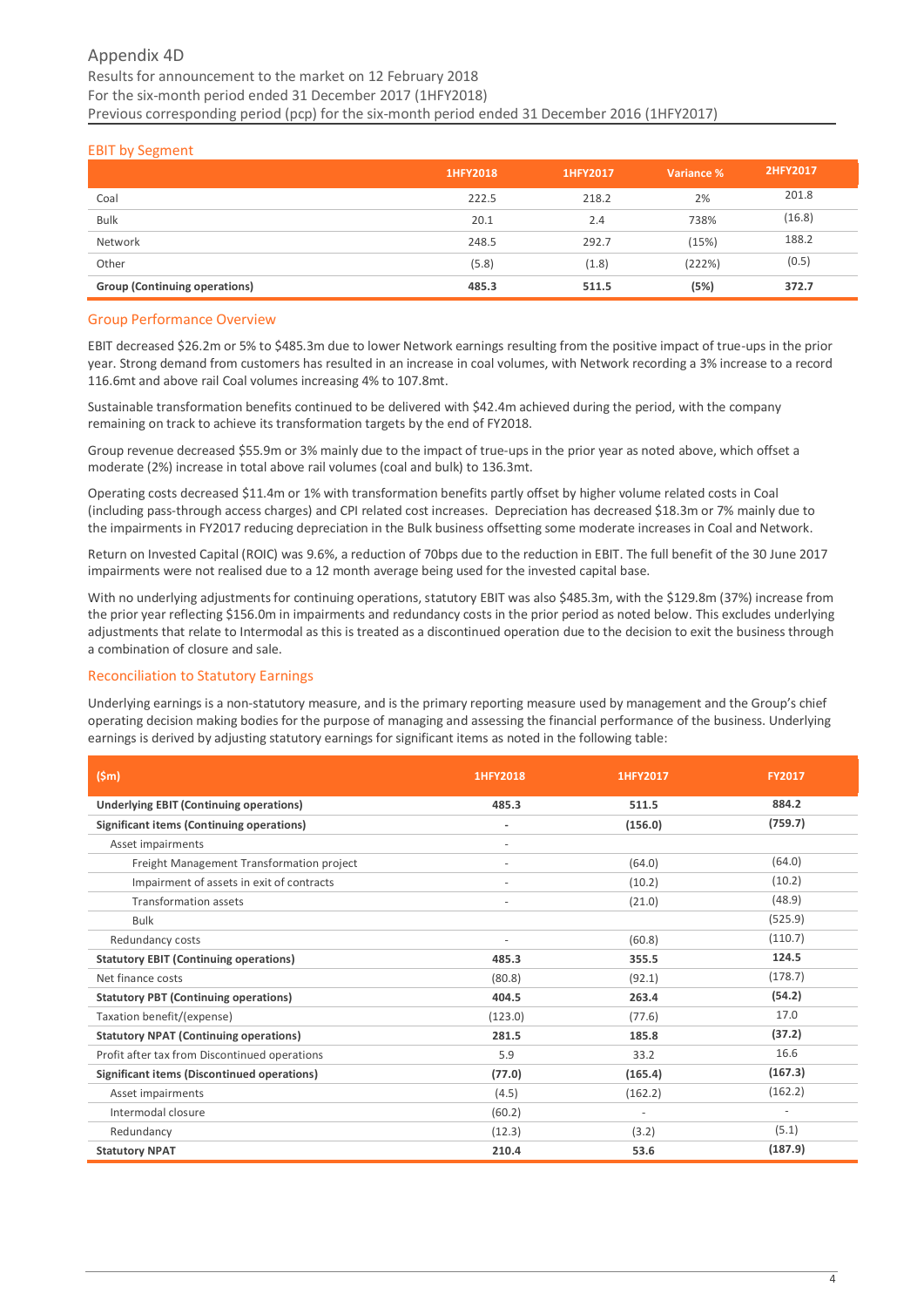There have been no significant items for the continuing operations this year. Due to the closure and sale of the Intermodal business, it has been classified as a discontinued operation with \$77.0m of significant items as detailed below:

\$60.2m for closure costs, including contract, lease and supplier exit costs

\$12.3m in redundancy costs for 166 employees in the Interstate business

\$4.5m in asset impairments

The majority of these costs will be paid in 2HFY2018.

#### 2. Other Financial Information

#### Balance Sheet Summary

| (Sm)                                        | 31 December 2017 | 30 June 2017             | 31 December 2016         |
|---------------------------------------------|------------------|--------------------------|--------------------------|
| Assets classified as held for sale          | 121.0            | 7.3                      | 5.7                      |
| Other current assets                        | 719.8            | 722.1                    | 748.6                    |
| <b>Total current assets</b>                 | 840.8            | 729.4                    | 754.3                    |
| Property, plant & equipment (PP&E)          | 8,731.8          | 8,835.0                  | 9,454.4                  |
| Other non-current assets                    | 302.6            | 281.5                    | 256.6                    |
| <b>Total non-current assets</b>             | 9,034.4          | 9,116.5                  | 9,711.0                  |
| <b>Total Assets</b>                         | 9,875.2          | 9,845.9                  | 10,465.3                 |
| Liabilities classified as held for sale     | (12.6)           | $\overline{\phantom{a}}$ | $\overline{\phantom{a}}$ |
| Other current liabilities                   | (705.0)          | (665.2)                  | (594.4)                  |
| Total borrowings                            | (3,551.7)        | (3,376.2)                | (3,388.1)                |
| Other non-current liabilities               | (778.2)          | (782.4)                  | (940.3)                  |
| <b>Total Liabilities</b>                    | (5,047.5)        | (4,823.8)                | (4,922.8)                |
| <b>Net Assets</b>                           | 4,827.7          | 5,022.1                  | 5,542.5                  |
| Gearing (net debt/net debt plus equity) (%) | 41.2%            | 39.6%                    | 37.1%                    |

#### Balance Sheet Movements

Total current assets increased by \$111.4m largely due to:

- Net increase in assets held for sale of \$113.7m due to the closure and sale of Intermodal
- › Net increase in inventory of \$8.7m due to scheduling of rollingstock maintenance program
- Net increase in cash held of \$77.1m, partly offset by
- Net decrease in trade and other receivables of \$76.5m due to a decrease in GAPE revenue accruals and reclassification of Intermodal Queensland trade debtors to assets held for sale
- Net decrease in tax receivable of \$17.8m due to the current tax liability

Total non-current assets decreased by \$82.1m largely due to net decrease in PP&E of \$103.2m due to reclassification of PP&E to assets held for sale and depreciation, partly offset by capital expenditure and \$26.9m increase in derivative financial instruments (favourable valuation).

Total current liabilities, excluding borrowings, increased by \$52.4m due to increase in current tax liabilities and deposit received in relation to the sale of Intermodal business.

Total borrowings increased by \$175.5m due to revaluation of medium term notes and increase in drawdowns on the syndicated debt facility, partly offset by repayment of working capital facility.

Other non-current liabilities have decreased by \$4.2m due to lower derivative financial instruments (favourable valuations) and other liabilities, offset by increase in lease incentive liability and deferred tax liability.

Gearing (net debt/net debt plus equity) was 41.2% as at 31 December 2017.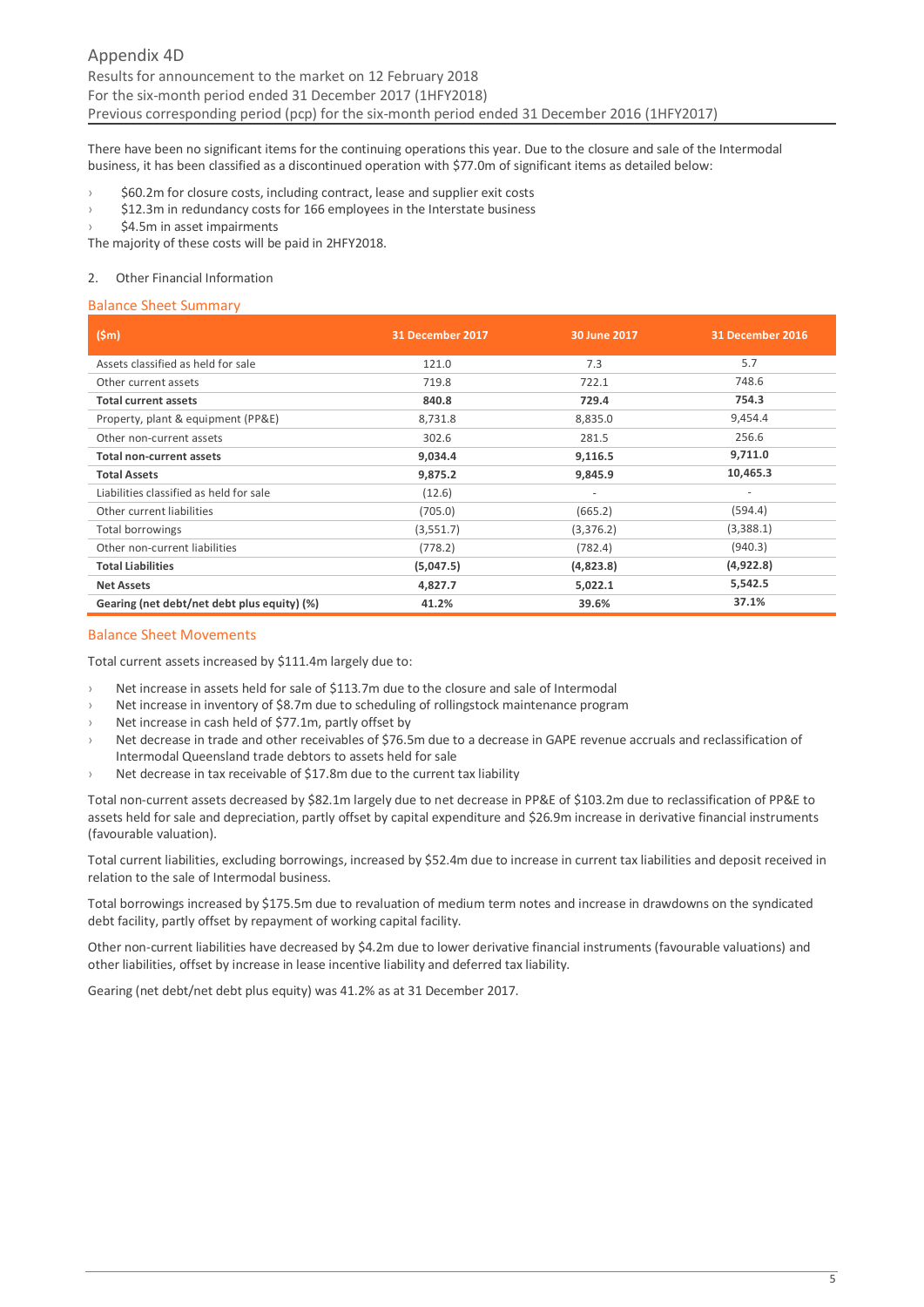# Appendix 4D Results for announcement to the market on 12 February 2018 For the six-month period ended 31 December 2017 (1HFY2018) Previous corresponding period (pcp) for the six-month period ended 31 December 2016 (1HFY2017)

# Cash Flow Summary

| (Sm)                                                                        | 1HFY2018 | 1HFY2017 | 2HFY2017 |
|-----------------------------------------------------------------------------|----------|----------|----------|
| <b>Statutory EBITDA (continuing operations)</b>                             | 744.3    | 632.8    | 59.0     |
| Working capital and other movements                                         | (0.3)    | 31.2     | 43.9     |
| Non-cash adjustments asset impairments <sup>5</sup>                         | 4.6      | 104.3    | 574.0    |
| Cash flows from continuing operations                                       | 748.6    | 768.3    | 676.9    |
| Interest received                                                           | 0.8      | 1.7      | 1.1      |
| Income taxes paid                                                           | (48.5)   | (134.3)  | (40.5)   |
| Net cash inflow from operating activities from Continuing operations        | 700.9    | 635.7    | 637.5    |
| Net operating cashflows from Discontinued operations                        | (19.1)   | (11.0)   | (23.8)   |
| Net operating cash flows                                                    | 681.8    | 624.7    | 613.7    |
| Cash flows from investing activities                                        |          |          |          |
| Proceeds from sale of property, plant and equipment (PP&E) and<br>associate | 8.3      | 104.8    | 6.6      |
| Payments for PP&E and intangibles                                           | (285.1)  | (264.8)  | (241.6)  |
| Interest paid on qualifying assets                                          | (1.2)    | (2.0)    | (1.2)    |
| Net cash (outflow) from investing activities from Continuing<br>operations  | (278.0)  | (162.0)  | (236.2)  |
| Net investing cashflows from Discontinued operations                        | 42.7     | (20.2)   | (12.8)   |
| <b>Net investing cashflows</b>                                              | (235.3)  | (182.2)  | (249.0)  |
| Cash flows from financing activities                                        |          |          |          |
| Net proceeds / (repayments) from borrowings                                 | 121.0    | (31.0)   | (23.9)   |
| Payment of transaction costs related to borrowings                          | (4.1)    | (0.2)    | (0.2)    |
| Payment for share buy-back and share based payments                         | (225.8)  | (7.2)    | (0.3)    |
| Interest paid                                                               | (77.9)   | (86.9)   | (86.1)   |
| Dividends paid to Company shareholders                                      | (182.6)  | (272.9)  | (279.0)  |
| Net cash (outflow) from financing activities from Continuing<br>operations  | (369.4)  | (398.2)  | (389.5)  |
| Net financing cashflows from Discontinued operations                        |          |          | ä,       |
| <b>Net financing cashflows</b>                                              | (369.4)  | (398.2)  | (389.5)  |
| Net increase / (decrease) in cash from Continuing operations                | 53.5     | 75.5     | 11.8     |
| Net increase / (decrease) in cash from Discontinued operations              | 23.6     | (31.2)   | (36.6)   |
| Free Cash Flow (FCF) <sup>6</sup> from Continuing operations                | 345.0    | 386.8    | 315.2    |
| Free Cash Flow (FCF) <sup>6</sup> from Discontinued operations              | 23.6     | (31.2)   | (36.6)   |

#### Cash Flow Movements

Net cash inflow from operating activities for continuing operations increased by \$65.2m (10%) to \$700.9m, largely due to:

- › \$85.8m reduction in income taxes paid mainly due to 1HFY2017 including a significant final tax payment relating to the tax liability for FY2016, partly offset by
- \$19.7m decrease in operating cashflows

Net cash outflow from investing activities for continuing operations increased by \$116.0m (72%) to an outflow of \$278.0m, largely due to:

- \$98.3m proceeds from the sale of the Moorebank investment in the prior year
- \$20.3m increase in capital expenditure due to timing of capital payments

Net cash flow from investing activities for discontinued operations increased by \$62.9m largely due to deposit received on sale of Intermodal Queensland business and a reduction in capital expenditure.

Net cash outflow from financing activities for continuing operations decreased by \$28.8m (7%) to \$369.4m due to \$152.0m increase in proceeds from borrowings, \$90.3m reduction in dividends paid and \$9.0m reduction in interest paid offset by \$223.3m in share buy-backs.

<sup>-</sup><sup>5</sup> Total asset impairments of \$4.6m included in underlying EBIT

 $6$  FCF - Defined as net cash flow from operating activities less net cash outflow from investing activities less interest paid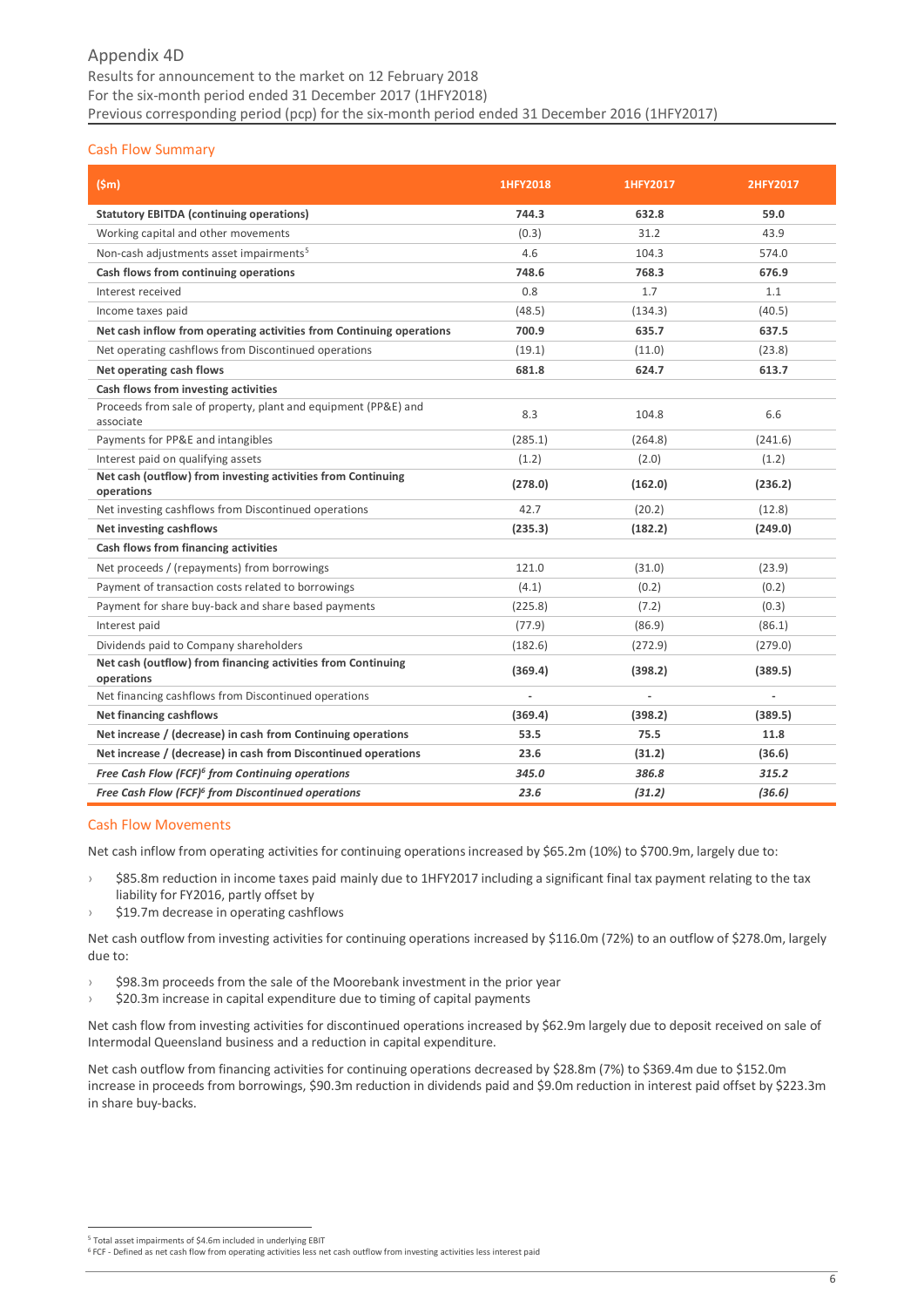# Funding

#### Aurizon has a target gearing level of ~40%.

The Group continues to be committed to diversifying its debt investor base and increasing average debt tenor. Aurizon Network repriced and extended an existing \$525m bank facility in November 2017, with maturity extended to FY2023 and tranche size decreased to \$500m.

#### In respect of 1HFY2018:

- $\rightarrow$  Weighted average debt maturity<sup>7</sup> tenor was 5.1 years. This was lower than 1HFY2017 (5.3 years) due to the majority of the debt portfolio's duration reducing by 12 months
- › Group interest cost on drawn debt decreased to 4.5% (1HFY2017 5.1%) due to the rolling off of UT4 hedges in June 2017
- › Available liquidity (undrawn facilities plus cash) at 31 December 2017 was \$1.1bn
- Group gearing (net debt / (net debt + equity) as at 31 December 2017 was 41.2% (1HFY2017 37.1%)
- › Network gearing (net debt / RAB (excl AFDs)) as at 31 December 2017 was 61.1% (1HFY2017 51.9%)
- › Network gearing (net debt/ RAB (incl AFDs)) as at 31 December 2017 was 56.7% (1HFY2017 48.2%)
- › Credit rating remains unchanged at BBB+/Baa1

#### *Share Buy Back*

As part of its commitment to return surplus capital to shareholders, on 14 August 2017 Aurizon announced the intention to undertake an on-market buyback of up to 60 million shares or approximately \$300m (~3% of issued share capital). The buyback commenced 29 August 2017 and prior to 31 December 2017, 45.5 million shares were bought back and subsequently cancelled at a cost of \$225.9m. This represents approximately 75% of the buyback commitment.

#### Dividend

The Board has declared an interim dividend for 1HFY2018 of 14.0cps (50% franked) based on a payout ratio of 100% in respect of NPAT for continuing operations.

The relevant interim dividend dates are:

- › 26 February 2018 ex-dividend date
- 27 February 2018 record date
- › 26 March 2018 payment date

#### Tax

.<br>-

Income tax expense for continuing operations for 1HFY2018 was \$123.0m and for the group was \$116.0m. The group effective tax rate<sup>8</sup> for 1HFY2018 was 30.5% which is greater than 30% due to the permanent components of the fixed asset adjustments and a decrease in expenditure eligible for the research and development tax incentive. The cash tax rate<sup>9</sup> for 1HFY2018 was 20.8%, which is less than 30% primarily due to accelerated fixed asset related adjustments.

The effective tax rate for FY2018 is expected to be in the range of 29-31% and the cash tax rate is expected to be less than 25% for the short to medium-term.

Aurizon publishes additional tax information in accordance with the voluntary Tax Transparency Code in its sustainability report. Please refer to [www.aurizon.com.au/sustainability/overview](http://www.aurizon.com.au/sustainability/overview) for a copy of Aurizon's sustainability report (including tax transparency disclosures).

#### Discontinued Operations

On 14 August 2017 Aurizon announced it would exit the Intermodal business through a combination of closure and sale. As a result of this decision the Intermodal business has been treated as a discontinued operation in the profit and loss and excluded from segment disclosure.

Weighted average debt maturity profile does not include working capital facility

<sup>&</sup>lt;sup>8</sup> Underlying effective tax rate = income tax expense excluding the impact of significant items / underlying consolidated profit before tax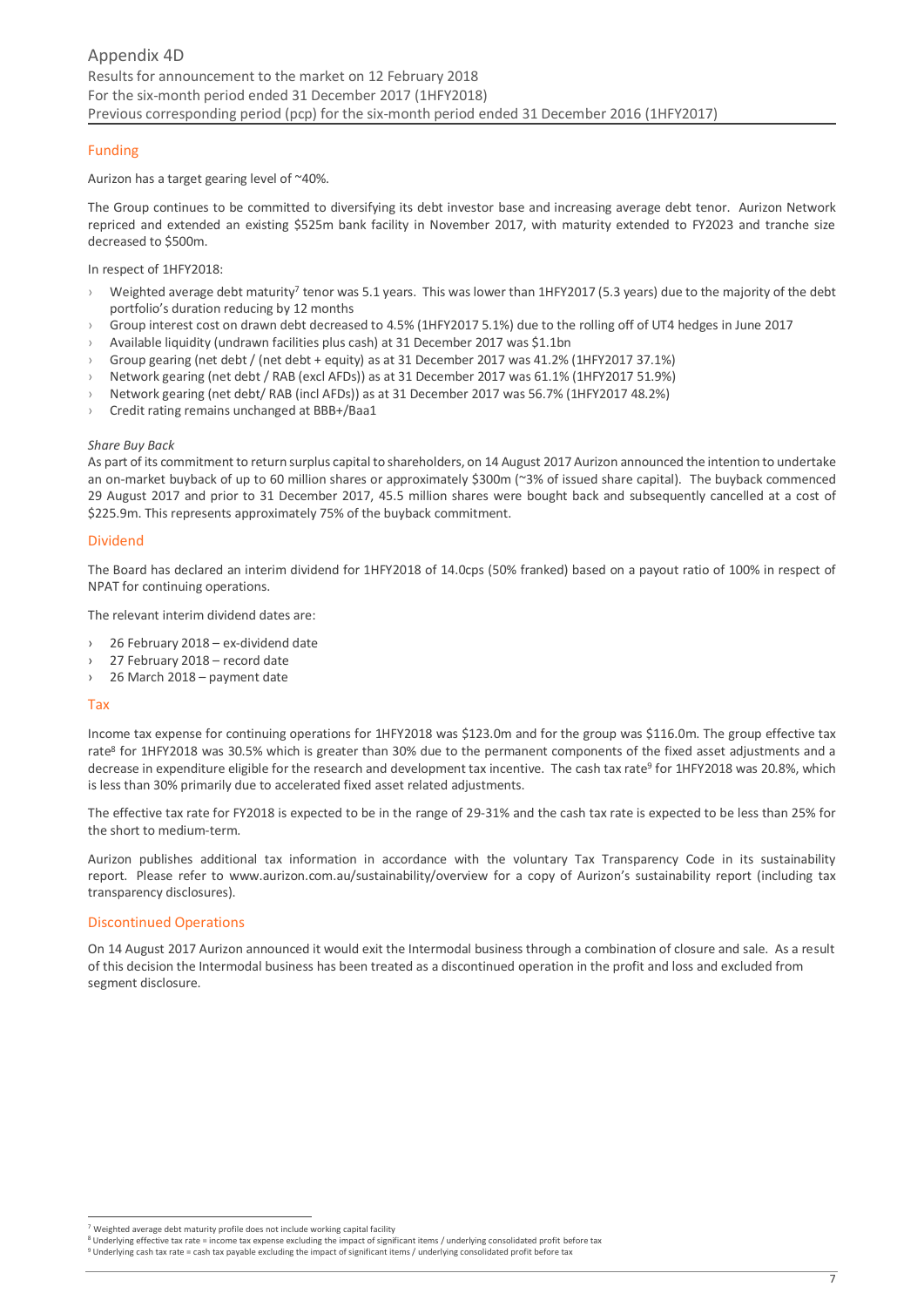# <span id="page-7-0"></span>**BUSINESS UNIT REVIEW**

# <span id="page-7-1"></span>**Coal**

Aurizon's coal business provides a critical link in Australia's major coal chain systems for the majority of Australia's coal producers. The coal transport operation links mines in the Newlands, Goonyella, Blackwater, Moura and West Moreton systems in Queensland and the Hunter Valley, including Ulan and Gunnedah coal system, in New South Wales to domestic customers and coal export terminals.

| (Sm)                          | 1HFY2018 | 1HFY2017 | Variance % | 2HFY2017 |
|-------------------------------|----------|----------|------------|----------|
| Revenue                       |          |          |            |          |
| Above Rail                    | 603.4    | 581.9    | 4%         | 574.9    |
| <b>Track Access</b>           | 319.3    | 304.8    | 5%         | 325.5    |
| Other                         | 4.6      | 3.7      | 24%        | 4.2      |
| Total                         | 927.3    | 890.4    | 4%         | 904.6    |
| Operating costs               | (614.3)  | (583.7)  | (5%)       | (607.6)  |
| <b>EBITDA</b>                 | 313.0    | 306.7    | 2%         | 297.0    |
| Depreciation and amortisation | (90.5)   | (88.5)   | (2%)       | (95.2)   |
| <b>EBIT</b>                   | 222.5    | 218.2    | 2%         | 201.8    |

#### Metrics

|                                                               | 1HFY2018 | 1HFY2017 | Variance %     | 2HFY2017 |
|---------------------------------------------------------------|----------|----------|----------------|----------|
| Total tonnes hauled (m)                                       | 107.8    | 103.5    | 4%             | 94.7     |
| CQCN                                                          | 77.8     | 76.6     | 2%             | 66.9     |
| NSW & SEQ                                                     | 30.0     | 26.9     | 12%            | 27.8     |
| Contract utilisation                                          | 95%      | 93%      | 2.0ppt         | 85%      |
| Total NTK (bn)                                                | 25.8     | 24.8     | 4%             | 22.8     |
| CQCN                                                          | 19.7     | 19.5     | 1%             | 17.3     |
| NSW & SEQ                                                     | 6.1      | 5.3      | 15%            | 5.5      |
| Average haul length (km)                                      | 239      | 240      | $\sim$         | 241      |
| Total revenue / NTK (\$/'000 NTK)                             | 35.9     | 35.9     | $\sim$         | 39.7     |
| Above Rail Revenue / NTK (\$/'000 NTK)                        | 23.4     | 23.5     |                | 25.2     |
| Operating Ratio (%)                                           | 76.0%    | 75.5%    | $(0.5$ ppt $)$ | 77.7%    |
| Opex / NTK (\$/'000 NTK)                                      | 27.3     | 27.1     | (1%)           | 30.8     |
| Opex / NTK (excluding access costs) (\$/'000 NTK)             | 14.8     | 14.5     | (2%)           | 16.2     |
| FTE (monthly average)                                         | 1,702    | 1,697    |                | 1,699    |
| Labour productivity (NTK / FTE)                               | 30.3     | 29.2     | 4%             | 26.8     |
| Locomotive productivity ('000 NTK / Active<br>locomotive day) | 482.9    | 494.3    | (2%)           | 442.5    |
| Active locomotives (as at 31 December)                        | 300      | 276      | 9%             | 288      |
| Wagon productivity ('000 NTK / Active wagon day)              | 16.7     | 17.2     | (3%)           | 15.4     |
| Active wagons (as at 31 December)                             | 8,472    | 7,887    | 7%             | 8,251    |
| Payload (tonnes)                                              | 7,460    | 7,538    | (1%)           | 7,314    |
| Velocity (km/hr)                                              | 23.3     | 24.0     | (3%)           | 23.1     |
| Fuel Consumption (I/d GTK)                                    | 2.91     | 2.90     |                | 2.90     |

#### Coal Performance Overview

EBIT increased \$4.3m (2%) to \$222.5m, with increased volumes and ongoing benefits delivered from the transformation program more than offsetting an increase in operating costs due to price escalation and costs associated with installing capacity to deliver additional volumes.

Volumes increased by 4.3mt (4%) to 107.8mt with continued strength in coal prices reflected in high levels of customer demand. In NSW and South East Queensland (SEQ), volumes increased by 3.1mt (12%) to 30.0mt driven largely by the commencement of the AGL Macquarie contract in July 2017. Across the CQCN, volumes increased by 1.2mt (2%) to 77.8mt, with strong demand in the Goonyella and Newlands corridors and the commencement of contracts with Fitzroy Australia Resources and Batchfire Resources.

Coal revenue increased \$36.9m (4%) to \$927.3m driven by the growth in volumes and higher pass-through access revenue.

› Above rail revenue increased \$21.5m (4%) compared to 1HFY2017 reflecting the 4% increase in volumes. Above rail revenue per NTK remained broadly flat with a 2ppt increase in contract utilisation to 95%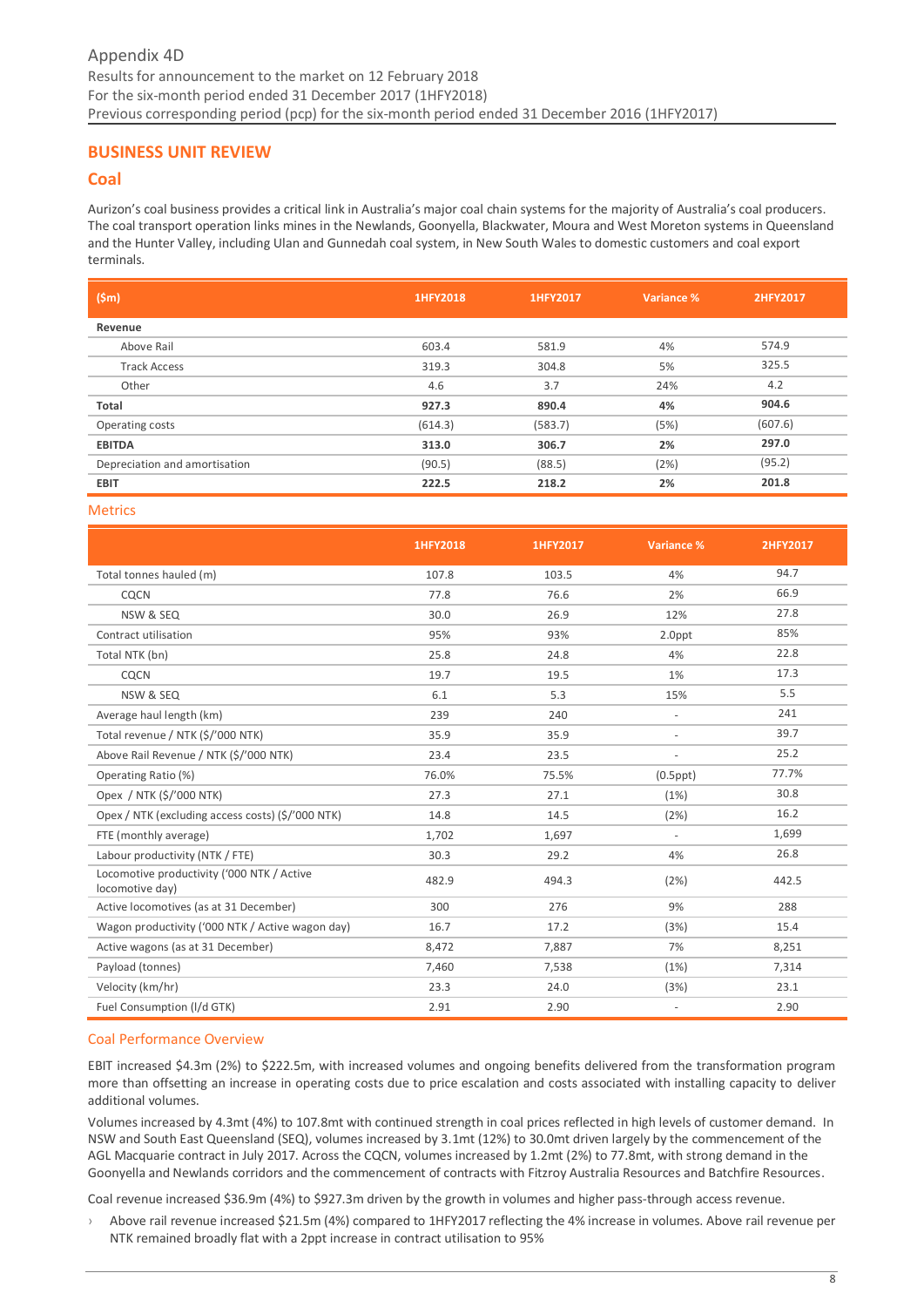› Coal track access revenue increased \$14.5m (5%). The increase is largely driven by the impact of a \$29.8m credit from Queensland Rail received in 1HFY2017 following the approval of the access undertaking for the West Moreton system (SEQ) which lowered track access revenue in the prior year. Excluding the impact of this credit, coal track access revenue decreased \$15.3m, due to lower volumes from customers under Operator Access Agreements. As access charges are generally passed through to customers, there is an equivalent increase in track access costs as noted below

Total operating costs (including depreciation) increased \$32.6m (5%) to \$704.8m. The transformation program continues to deliver savings, with \$26.8m realised in 1HFY2018 across labour, maintenance and overheads. This was offset by an increase in other operating costs with the major drivers noted below:

- Increased operating costs including higher labour, fuel and maintenance costs to meet additional volumes (\$19.5m), wages and consumables escalation (\$5.9m), redundancy and other one off costs (\$8.8m)
- › Track access costs increased by \$10.6m (3%), largely due to the impact of the 1HFY2017 credit from Queensland Rail, discussed above. During the current period, Aurizon received a further credit of \$2.1m from Queensland Rail in relation to access charges payable for Wilkie Creek for the period 1 July 2013 to 30 December 2013. Excluding these Queensland Rail credits, access costs decreased by \$17.1m
- Depreciation increased \$2.0m relating to the additional capacity installed to meet growth volumes in NSW and overhauls completed on CQCN rollingstock. With additional rollingstock cascaded from Intermodal as part of the Interstate shutdown during the half, we anticipate an increase in depreciation in the second half

An explanation of the key operating metrics is shown below:

- During the period, labour productivity increased 4% with the additional volumes being delivered with broadly flat monthly average FTEs
- › However, despite ongoing transformation benefits, a number of operating metrics displayed a slight deterioration compared to the previous corresponding period due to the impact of supply chain constraints and the installation of additional consists to meet current and future demand
	- Average payloads decreased from 7,538t to 7,460t, with a shorter consist servicing new volumes in the Moura corridor and increased volumes in the low payload West Moreton system (SEQ)
	- > Average velocity also reduced from 24.0km/hr to 23.3km/hr due to increased supply chain constraints and a slight change in portfolio mix
	- Average NTK per locomotive and wagon fell 2% and 3% respectively due to the lower payload and additional consists installed in both NSW and CQCN in order to meet growth volumes

# Market update

Starting the period at US\$150/t, the Hard Coking Coal Price increased throughout the half closing at US\$260/t in December driven by steel production growth in key trading nations and periods of supply constraint. Crude steel production by Australia's largest metallurgical coal trading partner India, reached over 100 million tonnes in a calendar year for the first time in 2017, including production growth of 5% in the six months to December (compared to previous year). China crude steel production achieved growth of 5.7% during the half (compared to previous year), reaching a record high of 832mt for 2017, despite the advent of reform policy impacting industrial output in the north of the country. Australian metallurgical coal exports reached 91mt during the half, down 5% compared to the previous year when China's 276 day policy significantly reduced domestic coal production, forcing steel mills to import from the seaborne market to meet the coal shortage.

The Newcastle benchmark thermal coal price increased during the half from US\$77/t at the start of the period, closing at US\$100/t in December. Thermal energy generation in China achieved growth of 3% during the half (compared to the previous year) and South Korea added 5GW of thermal generation capacity during the year. Australian thermal coal exports reached 103mt during the half.

Aurizon's coal business has a weighted average remaining contract length as at 31 December 2017 of 9.4 years<sup>10</sup>.

#### Contract update

-

- › Baralaba Coal Company entered an agreement for coal haulage from the Baralaba North Mine to the RG Tanna Coal Terminal for 2mtpa. The expected commencement date is 1 May 2018 for a term of up to 10 years
- › Aurizon's 2.6mtpa haulage agreement with Yancoal's Duralie mine expired on 31 August 2017
- Subsequent to the end of the half, Aurizon has entered into an agreement with MACH Energy for coal haulage of 8mtpa from the Mount Pleasant Mine to Newcastle ports as well as domestic power stations. The haul is expected to commence in first half of FY2019, for a contract term of 10 years
- Aurizon extended its relationship with the QCoal Group to include coal haulage of up to 10mtpa from the greenfield Byerwen Mine to Abbott Point Coal Terminal, for a period of 10 years, which commenced January 2018

 $10$  Incorporates contract extension options where applicable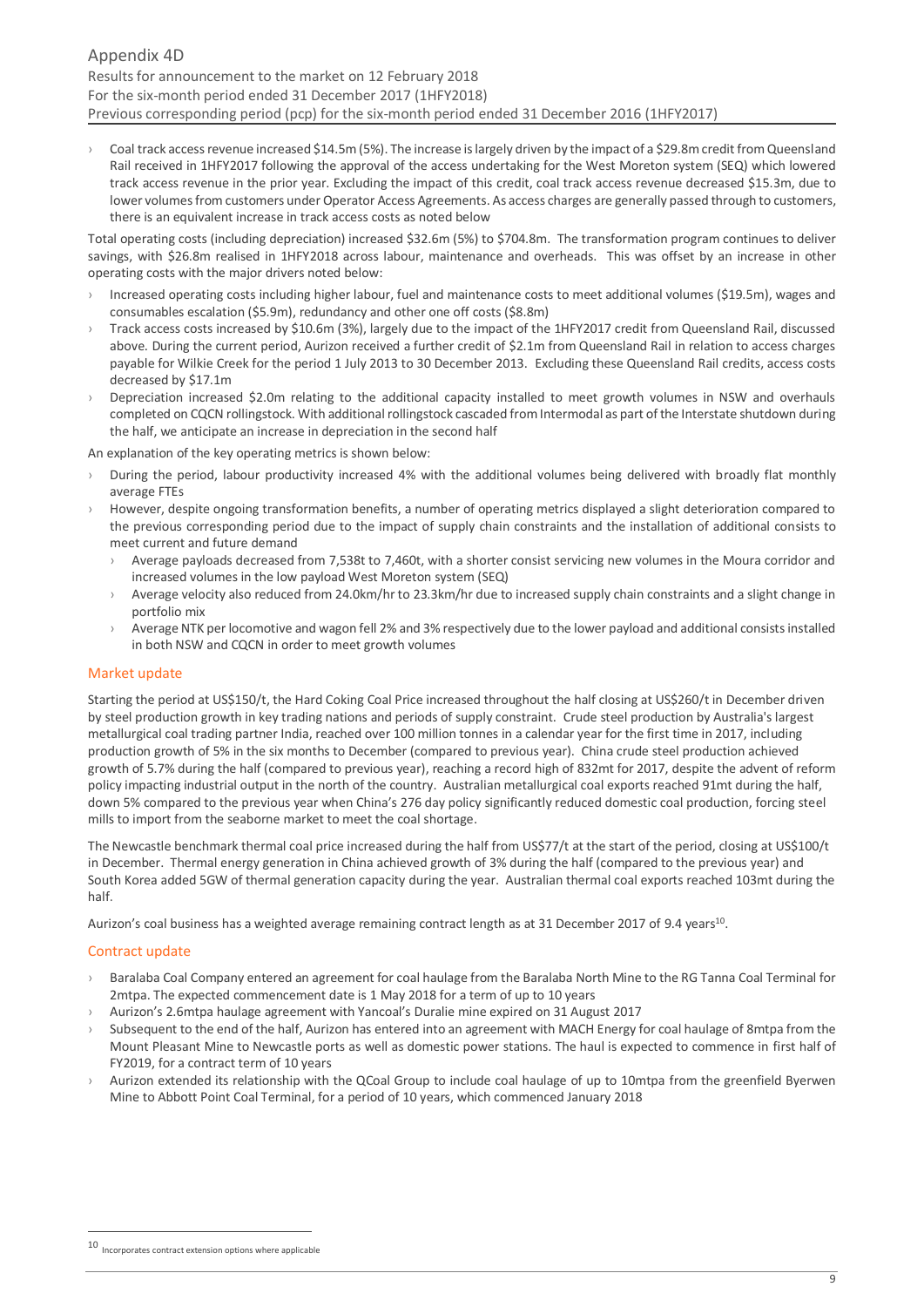# <span id="page-9-0"></span>**Bulk**

Aurizon's Bulk business supports a range of customers nationally for bulk materials and commodities (including iron ore), agricultural products and mining and industrial inputs.

| (Sm)                          | 1HFY2018 | 1HFY2017 | Variance % | 2HFY2017 |
|-------------------------------|----------|----------|------------|----------|
| Revenue                       |          |          |            |          |
| Freight Transport             | 295.4    | 332.2    | (11%)      | 290.1    |
| Other                         | 12.2     | 11.0     | 11%        | 11.9     |
| <b>Total revenue</b>          | 307.6    | 343.2    | (10%)      | 302.0    |
| Operating costs               | (274.5)  | (305.3)  | 10%        | (280.8)  |
| <b>EBITDA</b>                 | 33.1     | 37.9     | (13%)      | 21.2     |
| Depreciation and amortisation | (13.0)   | (35.5)   | 63%        | (38.0)   |
| <b>EBIT</b>                   | 20.1     | 2.4      | 738%       | (16.8)   |

#### **Metrics**

|                                             | 1HFY2018 | 1HFY2017 | Variance %     | 2HFY2017 |
|---------------------------------------------|----------|----------|----------------|----------|
| Total tonnes hauled (m)                     | 28.5     | 30.3     | (6%)           | 28.0     |
| Total NTK (bn)                              | 7.0      | 8.1      | (14%)          | 7.3      |
| Average haul length (km)                    | 246      | 267      | (8%)           | 261      |
| Total revenue / NTK (\$/'000 NTK)           | 43.9     | 42.4     | 4%             | 41.4     |
| Operating Ratio (%)                         | 93.5%    | 99.3%    | 5.8ppt         | 105.6%   |
| Opex / NTK (\$/'000 NTK)                    | 41.1     | 42.1     | 2%             | 43.7     |
| Opex / NTK (excluding access) (\$/'000 NTK) | 29.6     | 29.8     | 1%             | 32.6     |
| FTE (monthly average)                       | 944      | 1,129    | 16%            | 1,002    |
| Labour productivity (NTK / FTE)             | 14.8     | 14.3     | 3%             | 14.6     |
| Order Fulfilment (%)                        | 98.4%    | 99.2%    | $(0.8$ ppt $)$ | 97.0%    |
| Fuel Consumption (I/d GTK)                  | 3.04     | 3.05     | 0%             | 3.07     |

# Bulk Financial Performance Overview

EBIT increased \$17.7m (738%) to \$20.1m, due to benefits from the transformation program and lower net depreciation from the impairments in FY2017 partly offset by lower volumes on both the east and west coasts.

Revenue decreased \$35.6m (10%) to \$307.6m with a 6% reduction in volumes (14% in NTK terms):

- Iron Ore revenue decreased \$13.1m (9%) due to production issues impacting volumes at a larger customer
- Bulk revenue decreased \$22.5m (11%) due to the cessation of the Mt Isa Freighter in January 2017 and lower QLD/NSW grain volumes due to dry conditions and supply being directed to the domestic market (all Aurizon volumes are export)

Bulk revenue per NTK increased 4% predominately due to lower contract utilisation.

Total costs (including depreciation) decreased \$53.3m (16%) driven by transformation savings and lower depreciation expenses. The transformation program continued to deliver savings with \$11.2m realised in 1HFY2018. Rail access costs reduced by \$19.0m due to the lower volumes, principally the cessation of the Mt Isa Freighter and lower iron ore volumes. The direct cost savings from the cessation of the Mt Isa Freighter service were \$12.2m through a reduction in crewing/maintenance and terminal services costs. Depreciation expense reduced by \$22.5m due to the bulk impairment in FY2017, with \$4.5m in impairment expenses included in operating costs resulting in a net benefit of \$18.0m. Partly offsetting this were other cost increases including labour and consumables escalation and redundancy costs (\$7.1m).

# Market update

#### Iron ore

Iron ore spot prices increased early in 1HFY2018, reaching US\$78/t in mid-August, as a result of restocking demand in China as higher steel prices and margins continued to encourage Chinese steel mills to increase production. Prices started to fall at the end of September over supply concerns and the impending roll out of China's 2+26 policy (which aims at controlling pollution in Beijing & Tianjin and 26 cities in the surrounding Northern provinces by means of production cuts between mid-November to mid-March). Despite the implementation of the 2+26 policy and the seasonal winter slow-down, iron ore demand remained strong, with the spot price lifting to US\$73/t by the end of the half. This was primarily due to Chinese steel mills located outside the production cut zone being able to lift output to meet demand, taking advantage of strong steel margins. In the medium term, seaborne supply is expected to outgrow demand, placing downward pressure on price.

Aurizon continues to support the long-term viability of customers by driving efficiencies in the supply chain to optimise throughput. Aurizon hauled 10% lower volumes than the previous comparable period primarily due to production issues with one of our larger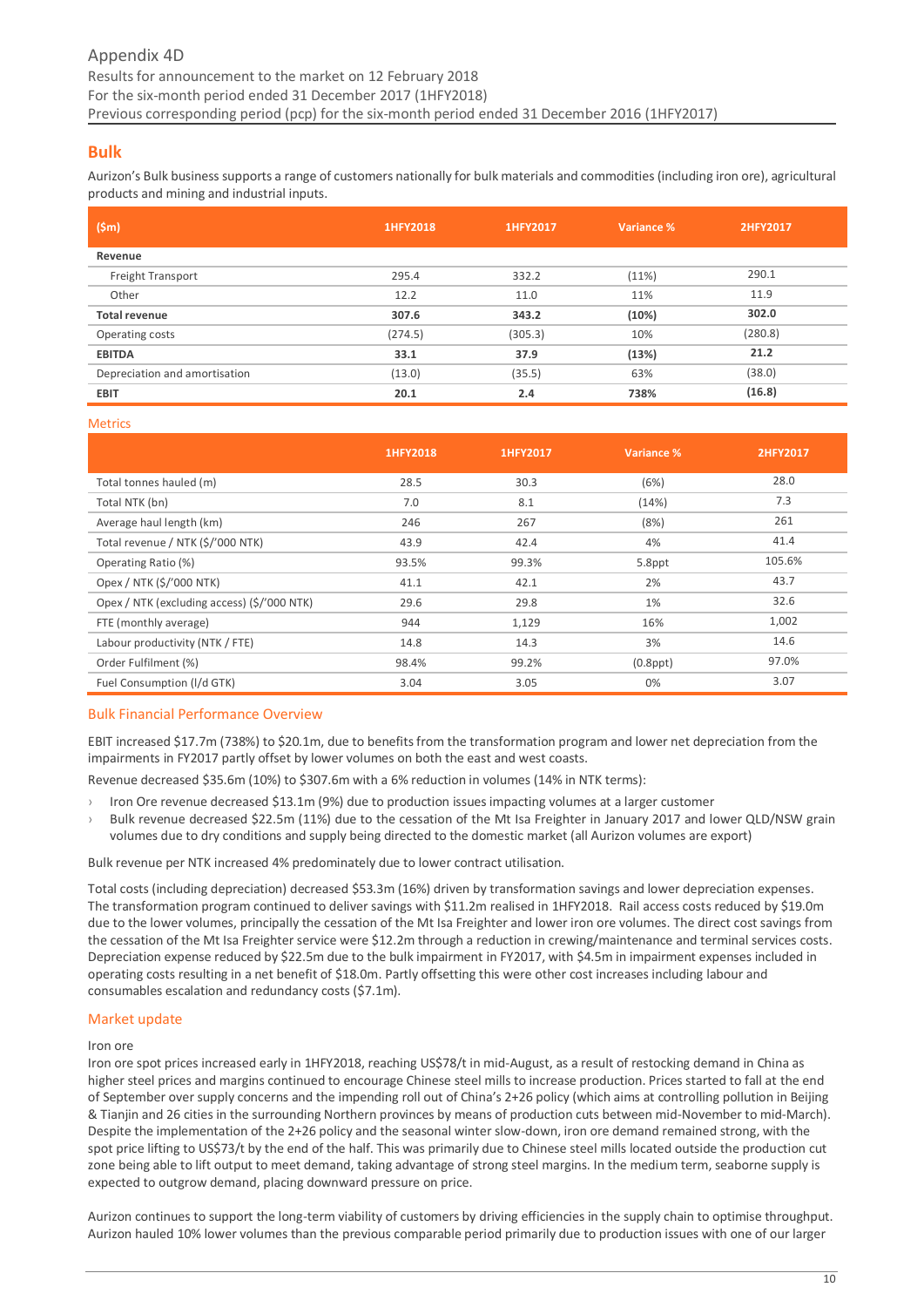customers. Mt Gibson volumes will continue through to contract end of December 2018, as Iron Hill volumes replace Extension Hill volumes.

#### Freight

Aurizon's Bulk business includes haulage of bulk commodities including base metals, minerals, grains and livestock in Queensland, New South Wales (East) and Western Australia (West). Despite stronger prices across the half for a number of commodities that Aurizon hauls, market conditions remain challenging due to weather conditions and ongoing market competitiveness.

# Contract update

- › Executed a 10 year contract extension for the Cement Australia East End to Fisherman's Landing limestone haul
- › Commenced a 7.4 year contract with Minerals and Metals Group Limited (MMG) for the transport of zinc deposits on the Mt Isa corridor
- Executed a 2+2 year contract extension for the Queensland Rail services contract covering both infrastructure trains and supporting the Inlander passenger train
- Contract variation for Mt Gibson Mining to rail additional volumes under the existing Rail Haulage Agreement
- Aurizon has a current iron ore Raul Haulage Agreement with Cliffs Asia Pacific Iron Ore Pty Ltd (Cliffs) that expires 21 January 2022. The contract provides for haulage up to 11mtpa and in the year ended 30 June 2017 Aurizon transported 10.9mt.

Subsequent to 31 December 2017, Cliffs announced the planned closure of mining operations in Australia, which will more than likely occur in 2018. At this point in time no correspondence has been received from Cliffs and discussions are yet to commence with respect to the potential timing of the closure and the impact this may have on Aurizon's contractual obligations.

Aurizon will consider the financial impact of any potential decision once additional information becomes available. This may result in closure costs and potential impairment of assets. Termination payments may become due and payable on early termination of the contract.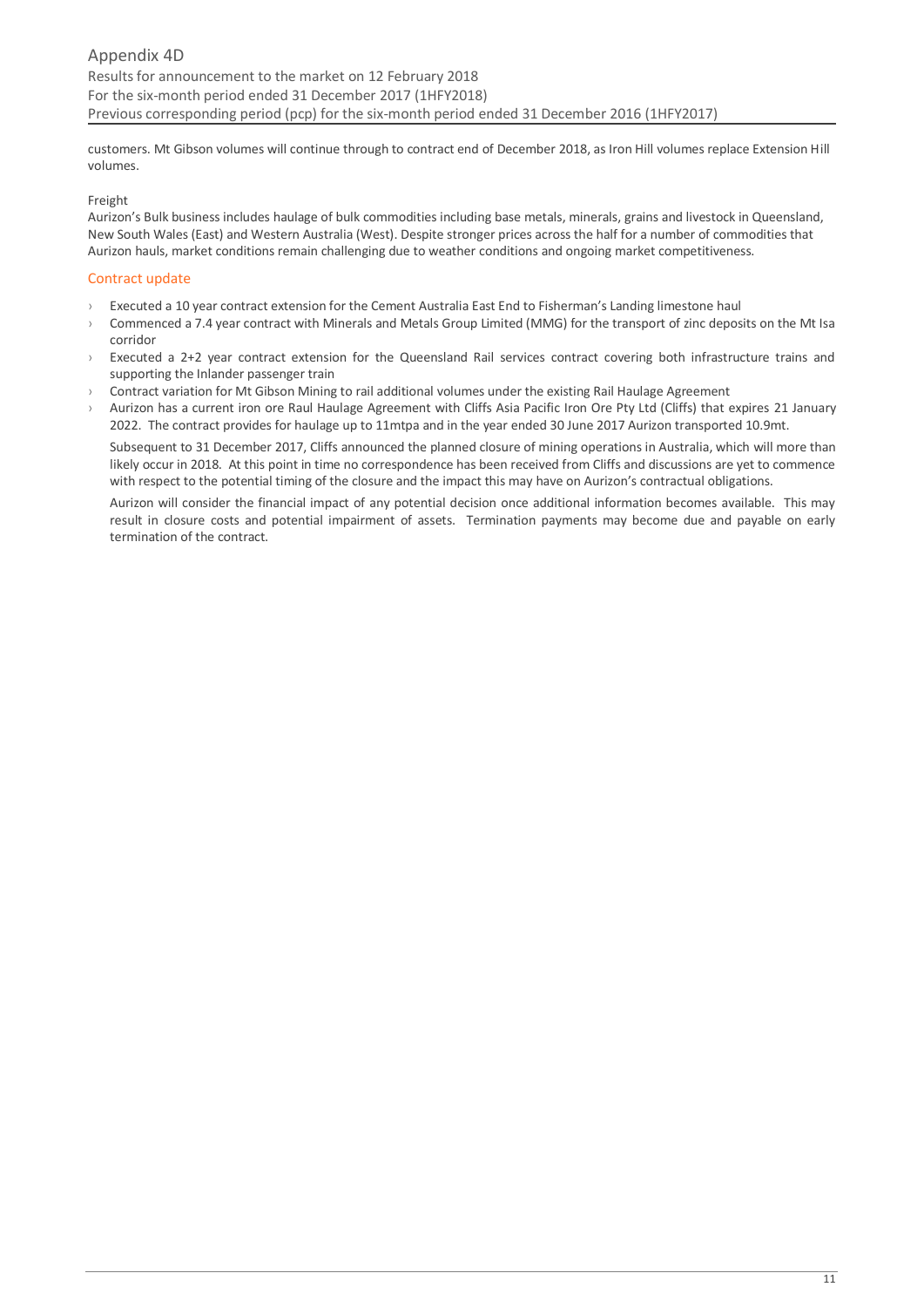# <span id="page-11-0"></span>**Network**

Network refers to the business of Aurizon Network Pty Ltd (Aurizon Network) which operates the 2,670km Central Queensland Coal Network (CQCN). The open access network is the largest coal rail network in Australia and one of the country's most complex, connecting multiple customers from more than 40 mines to three ports. The CQCN includes four major coal systems (Moura, Blackwater, Goonyella and Newlands) and a connecting link (Goonyella to Abbot Point Expansion (GAPE)).

# Financial Summary

| (Sm)                          | 1HFY2018 | 1HFY2017 | Variance % | 2HFY2017 |
|-------------------------------|----------|----------|------------|----------|
| Revenue                       |          |          |            |          |
| <b>Track Access</b>           | 577.0    | 628.5    | (8%)       | 571.4    |
| Services and other            | 30.5     | 42.6     | (28%)      | 19.6     |
| <b>Total revenue</b>          | 607.5    | 671.1    | (9%)       | 591.0    |
| Operating costs               | (208.0)  | (230.5)  | 10%        | (251.2)  |
| <b>EBITDA</b>                 | 399.5    | 440.6    | (9%)       | 339.8    |
| Depreciation and amortisation | (151.0)  | (147.9)  | (2%)       | (151.6)  |
| <b>EBIT</b>                   | 248.5    | 292.7    | (15%)      | 188.2    |

#### Metrics

|                                                              | 1HFY2018 | 1HFY2017 | Variance %     | 2HFY2017 |
|--------------------------------------------------------------|----------|----------|----------------|----------|
| Tonnes (m)                                                   | 116.6    | 112.9    | 3%             | 97.9     |
| NTK (bn)                                                     | 29.0     | 28.3     | 2%             | 24.9     |
| Operating Ratio (%)                                          | 59.1%    | 56.4%    | $(2.7$ ppt $)$ | 68.2%    |
| Track access revenue / NTK<br>$(S/000$ NTK)                  | 19.9     | 22.2     | (10%)          | 22.9     |
| Maintenance / NTK (\$/'000 NTK)<br>(excluding rail renewals) | 2.0      | 2.1      | 5%             | 2.4      |
| Opex / NTK (\$/'000 NTK)                                     | 12.4     | 13.4     | 7%             | 16.2     |
| Cycle Velocity (km/hr)                                       | 23.6     | 23.8     | (1%)           | 23.1     |
| System Availability (%)                                      | 80.6%    | 85.1%    | $(4.5$ ppt $)$ | 82.1%    |
| Average haul length (km)                                     | 248.3    | 250.8    | $1\%$          | 254.1    |

#### Network Financial Performance Overview

EBIT decreased \$44.2m (15%) to \$248.5m in 1HFY2018, with operating costs savings (\$22.5m) only partially offsetting decreased revenues (\$63.6m), mainly due to the non-recurrence of the UT4 true-up of regulatory revenue in FY2017.

Track access revenue decreased \$51.5m (8%). Regulatory access revenue in FY2018 is being billed based on transitional tariffs pending approval of the UT5 Access Undertaking. The primary reason for the revenue variance is the non-recurrence of ~\$45m of regulatory revenue pertaining to the UT4 true-up for FY2014 to FY2015 which was recognised in 1HFY2017 following the UT4 final decision issued by the Queensland Competition Authority (QCA) on 11 October 2016. In addition, 1HFY2017 also included nonrecurring true-ups in relation to GAPE (non-regulated revenue) and AFD rebates totalling \$12m, while 1HFY2018 included a \$10.7m negative revenue cap amount (excluding GAPE) relating to FY2016 which is being repaid to Access Holders via tariffs this year. This was partly offset by higher Electric Charge (EC) revenue of \$17.3m (as a pass through item, there is also an increase in EC operating expenses).

Services and other revenue decreased \$12.1m (28%) mainly due to the recognition of the Bandanna Group's \$15.3m bank guarantee and a \$5.8m insurance claim recovery in 1HFY2017, partly offset by the recognition of \$10.0m for the Caledon WIRP Deed bank guarantee held as security in 1HFY2018.

Operating costs (including depreciation) decreased \$19.4m (5%) primarily due to a \$27.3m decrease in consumables with the nonrecurrence of the FY2017 UT4 true up for corporate costs (\$13.2m), lower operating costs for Minerva and Blackwater power system renewals and reduction in maintenance costs in part due to lower non contract rectification works (\$8.1m). The decrease in consumables was partly offset by a \$4.6m increase in labour costs in part due to escalation and a \$3.1m increase in energy and fuel costs from higher EC operating expenses as noted above partially offset by the removal of three connection points for Dingo, Rocklands and Moranbah South.

The Regulated Asset Base (RAB) roll‐forward value is estimated to be \$5.8bn (including all deferred capital but excluding AFDs of \$0.4bn) at 1 July 2018, subject to QCA approval of the FY2017 capital claim.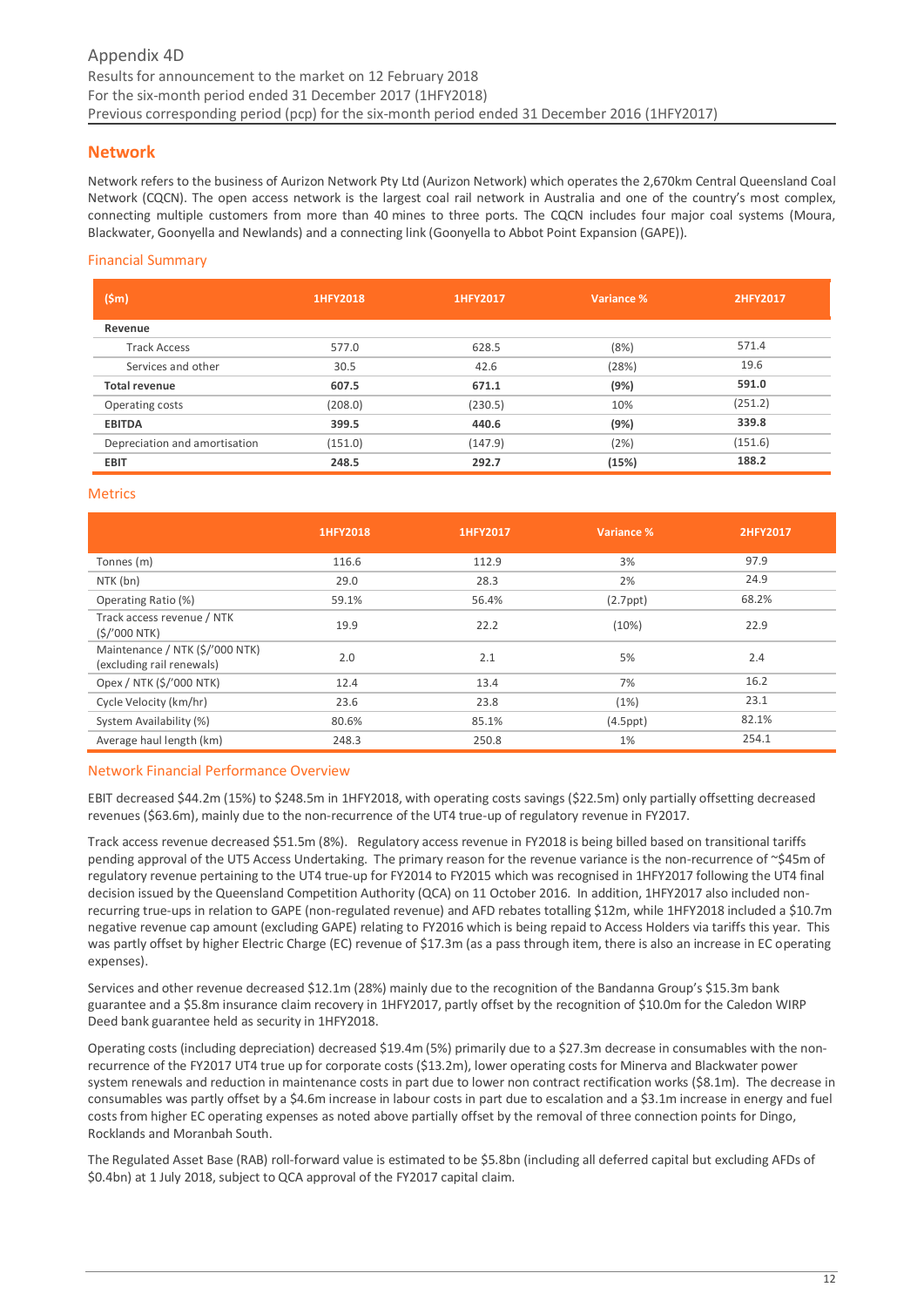# Regulation Update

2016 Access Undertaking (UT4)

- On 11 October 2016, the QCA approved the UT4 Access Undertaking
- The approval covers all elements of UT4 including:
	- o Aurizon Network's Maximum Allowable Revenue (MAR) over the UT4 period (1 July 2013 to 30 June 2017) totalling \$3.9bn o The way in which Aurizon Network must provide and manage access to the CQCN
- Due to the 2017 Draft Access Undertaking (UT5) not yet being approved by its commencement on 1 July 2017, the QCA has approved the use of transitional tariffs
- During this transitional tariff period, Aurizon Network also made a submission to recover \$17.4m in costs incurred to repair the damage caused to the rail infrastructure by Cyclone Debbie. This was approved in November 2017 and is being recovered through tariffs from 1 January to 30 June 2018

#### 2017 Draft Access Undertaking (UT5) Draft Decision

- › On 30 November 2016 Aurizon Network submitted the 2017 Draft Access Undertaking (UT5), covering the period 1 July 2017 to 30 June 2021 to the QCA for approval
- › Aurizon Network's UT5 submission proposed a MAR of \$4.9bn over the four-year regulatory period with a proposed 6.78% Vanilla Nominal Post Tax WACC. Primary MAR drivers are:
	- $\circ$  Inflation at the time of submission was forecast at 1.22% (which was to be updated at the start of the regulatory period) compared to 2.5% in UT4, affecting the depreciation building block
	- o Change in equity beta from 0.8 in UT4 to 1.0 affecting the return on capital building block
	- o Change in gamma from 0.47 in UT4 to 0.25 affecting the tax building block
	- o The submission also proposed UT5 RAB now include the majority of the WIRP capital expenditure with ~\$235m (which relates to the Blackwater system only) of the ~\$260m capital deferred during UT4 be included in the UT5 RAB for pricing purposes
- On the 15 December 2017, the QCA released its Draft Decision on Aurizon Network's UT5 proposal
- › The QCA's Draft Decision proposes a MAR of \$3.893bn over the four year period with a proposed 5.41% Vanilla Nominal Post Tax WACC. Primary drivers behind the reduction from Aurizon Network's MAR proposal are:
	- o Inflation methodology uses a geometric average of the RBA forecasting methodology, resulting in a rate of 2.37%, affecting the depreciation building block
	- o Reduction in equity beta to 0.73 (with an asset beta of 0.42) and a risk free rate to 1.9%pa affecting the return on capital building block
	- o Minimal reduction in Gamma from UT4 to 0.46 affecting the tax building block
	- o A reduction in maintenance and operating expenditure allowances of \$104m and \$112m respectively over the four year regulatory period
	- o The QCA has included the deferred WIRP capital within the Blackwater system in the RAB
- > UT5 Draft Decision issued by the QCA is extremely disappointing in its current form, causing damage to Aurizon, customers and the Queensland economy. The QCA view of risk is inconsistent with commercial reality and forces change to Aurizon's maintenance and operating practices and will impact volumes estimated at ~20mtpa
- › Aurizon will submit a detailed response to the QCA's UT5 Draft Decision by 12 March 2018
- The QCA is yet to confirm the timing for a final decision on UT5

# Operational Update

#### Performance

During 1HFY2018 the network operational performance remained strong and three monthly railing records were achieved. Highlights include:

- › Tonnes delivered over the CQCN network increased 3.7mt (3%) to a record 116.6mt. This was delivered through working with the other members of the CQCN supply chain to respond to the increase in demand and the deferral of some maintenance activities. Three new monthly records were achieved during 1HFY2018 with each new record being over 19.5mt. A new daily record was set at 814kt on 21 December 2017. These higher volumes led to a 13ppt increase in system utilisation to 73.5% compared to the prior comparative period
- › Performance to plan improved from 91.5% to 92.0%
- › Cancellations due to the Network remained low at 1.5%, which is an improvement against the five year average of 1.7%
- $\rightarrow$  Cycle velocity averaged 23.6km/h and remains above the five year average of 23.3km/h

Transformation Initiatives delivered:

- › Tranche 2 of the Network Asset Management System went live in December 2017, delivering a core asset management system for the control systems, electrical assets and mechanised production activities
- $\rightarrow$  Contractor Management initiatives including the setting up of pre-approved panel members for wet hire and vegetation management activities. This has delivered improved safety performance and cost benefits
- › Transformational initiatives in inventory management have led to a decrease of \$8m (12% from FY2017) in the average 12 month inventory holdings value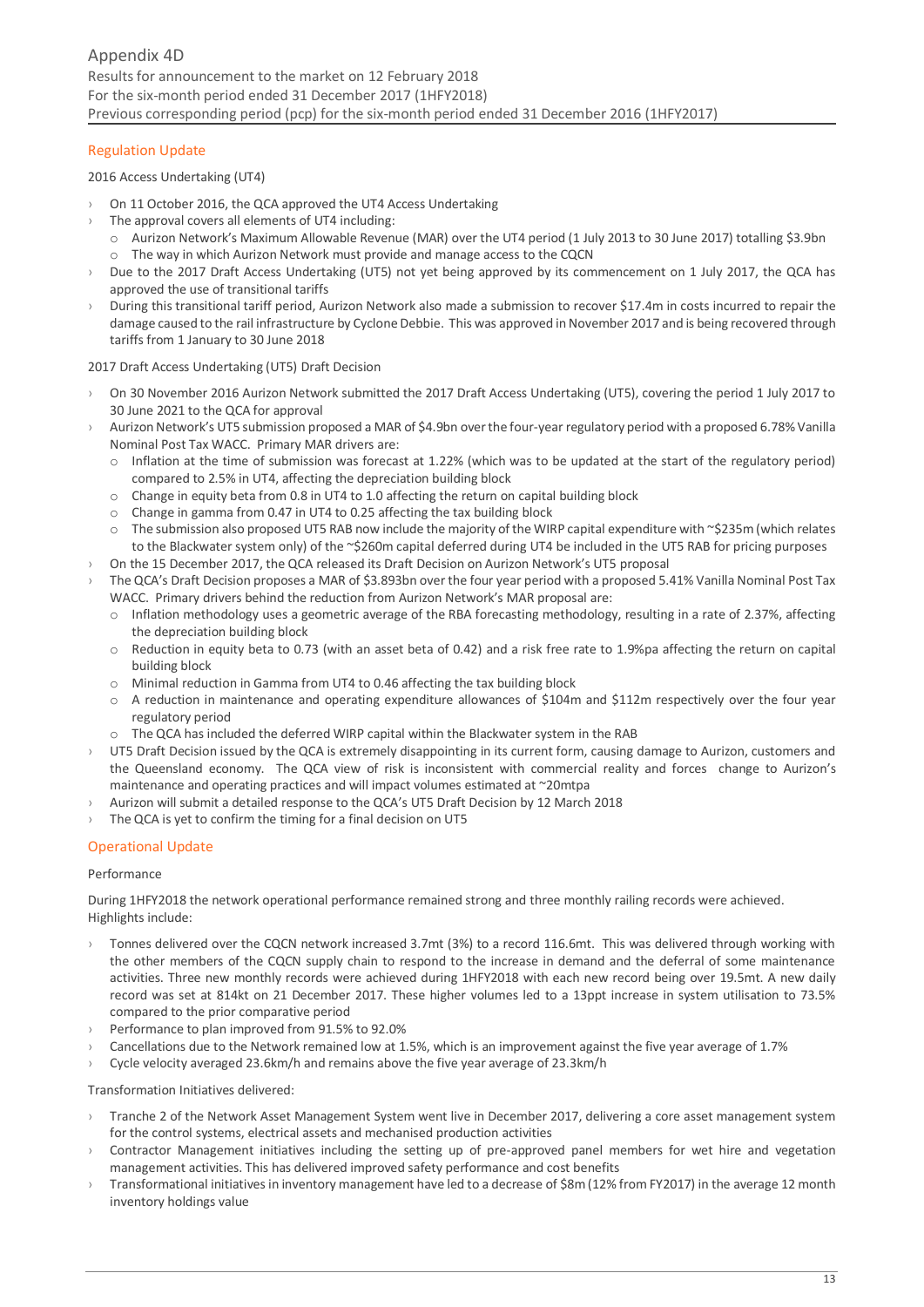Wiggins Island Rail Project (WIRP)

- › The QCA in its UT4 Final Decision applied a revenue deferral for WIRP customers who were not expected to rail during the UT4 period resulting in ~\$260m of WIRP capital expenditure being excluded for pricing purposes from the UT4 MAR, on an NPV neutral basis
- > The UT5 Draft Decision issued by the QCA now includes ~\$235m of the WIRP capital expenditure deferred during UT4 in the UT5 RAB for pricing purposes
- Aurizon Network is confident that railings in the Moura system will increase during the UT5 period to enable the remaining deferred WIRP capital expenditure to be included in the RAB for pricing purposes
- Aurizon Network has received notices from the WIRP customers purporting to exercise a right under their WIRP Deeds to reduce their financial exposure in respect of payment of the non-regulated component of the WIRP fee. Aurizon Network maintains its position that the notices issued by the WIRP customers are invalid and the full non-regulated component of the WIRP fee is payable. Aurizon Network issued proceedings in the Supreme Court of Queensland on 17 March 2016 to assert its rights in respect of the payment of the full non-regulated component of the WIRP fee. The proceedings have been admitted to the Commercial List of the Supreme Court of Queensland with a trial not expected to occur prior to 30 June 2018
- Due to the ongoing dispute, no WIRP fee revenue in respect of the non-regulated component of the WIRP fee has been recognised during the period

# <span id="page-13-0"></span>**Other**

Other includes the provision of maintenance services (e.g. rail grinding) to internal and external customers and central costs not allocated such as the Board, Managing Director & CEO, Investor Relations, Strategy and Company Secretariat.

| (Sm)                          | 1HFY2018 | 1HFY2017 | Variance % | 2HFY2017 |
|-------------------------------|----------|----------|------------|----------|
| <b>Total revenue</b>          | 40.8     | 55.0     | (26%)      | 52.0     |
| Operating costs               | (42.1)   | (51.4)   | 18%        | (47.3)   |
| <b>EBITDA</b>                 | (1.3)    | 3.6      | (136%)     | 4.7      |
| Depreciation and amortisation | (4.5)    | (5.4)    | 17%        | (5.2)    |
| <b>EBIT</b>                   | (5.8)    | (1.8)    | (222%)     | (0.5)    |

# Performance Overview

EBIT decreased \$4.0m mainly due to:

- › Non-recurrence of \$13.2m benefit from the UT4 corporate cost allocation true up included in 1HFY2017
- \$7.5m impact from a favourable movement in discount rates in the prior year

This was partly offset by:

- \$10.2m on asset write offs and minor inventory impairments in 1HFY2017 (nil in 1HFY2018)
- <span id="page-13-1"></span> $\rightarrow$  \$6.5m reduction in central support costs including \$4.4m of transformation benefits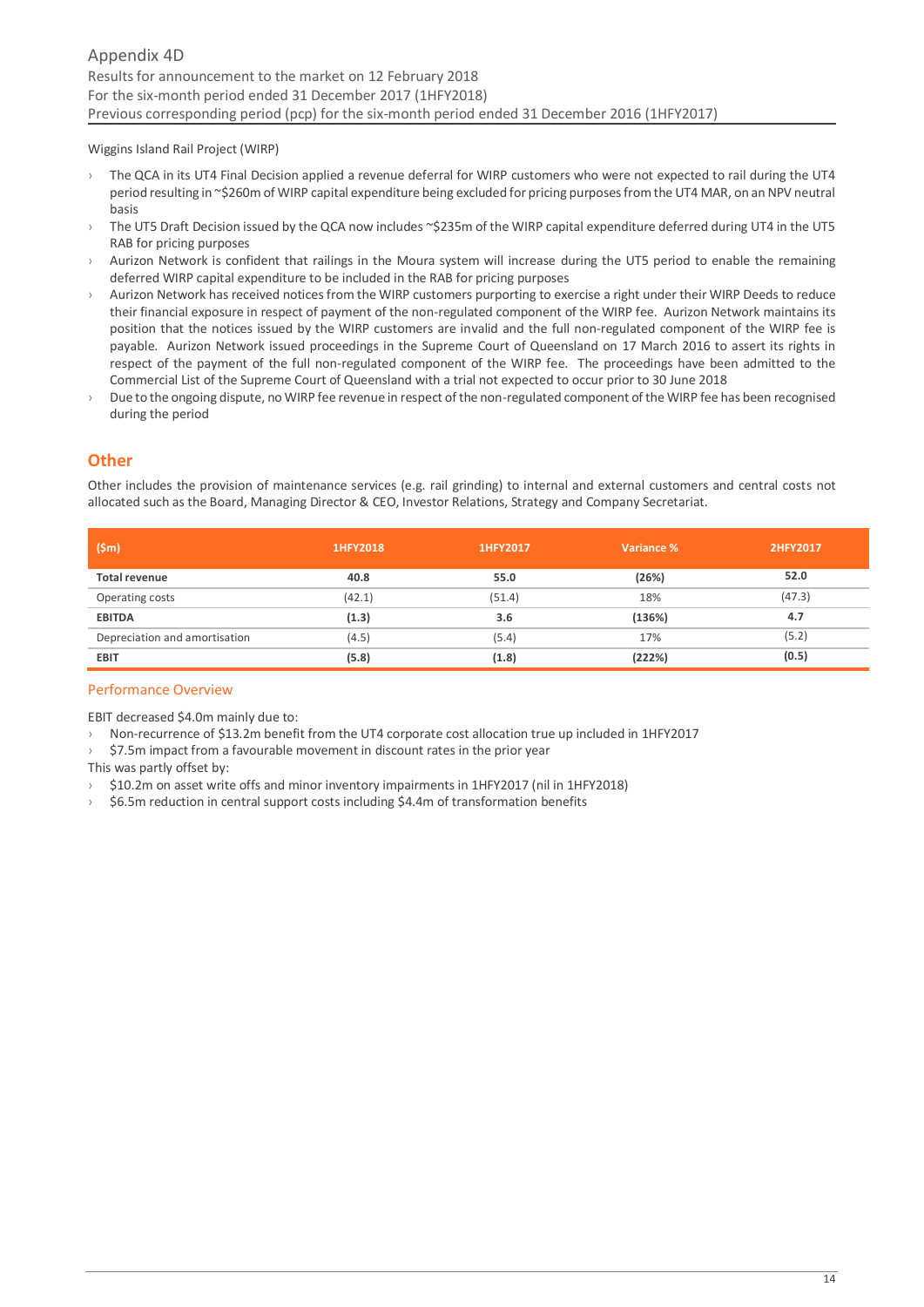# **TRANSFORMATION UPDATE**

Aurizon delivered \$42.4m in transformation benefits during 1HFY2018, which gives a total transformation since July 2015 of \$302.4m. The exit of the Intermodal contributes to transformation by permanently removing the financial losses.

| <b>Continuing Operations</b>                               | 1HFY2018 | 1HFY2017 | Variance % | 2HFY2017 |
|------------------------------------------------------------|----------|----------|------------|----------|
| Above Rail Opex / NTK (\$/'000 NTK)                        | 30.3     | 30.8     | 2%         | 33.9     |
| Above Rail Opex / NTK (excluding access) (\$/'000 NTK)     | 18.0     | 18.3     | 2%         | 20.2     |
| $FTE11$ (monthly average)                                  | 3,460    | 3,827    | 10%        | 3,579    |
| Labour productivity (NTK / FTE)                            | 19.0     | 17.2     | 10%        | 16.8     |
| Locomotive productivity ('000 NTK / Active locomotive day) | 374.4    | 392.7    | (5%)       | 375.0    |
| Active locomotives (as at 31 December)                     | 492      | 455      | 8%         | 464      |
| Wagon productivity ('000 NTK / Active wagon day)           | 14.2     | 15.0     | (5%)       | 13.5     |
| Active wagons (as at 31 December)                          | 12,963   | 12,044   | 8%         | 12,256   |
| Fuel consumption (I/d GTK)                                 | 2.96     | 2.97     | ٠          | 2.98     |

The focus on transformation continues with ongoing workforce rationalisation resulting in an improvement in labour productivity of 10% during 1HFY2018. Locomotive and wagon productivity fell 5% respectively, impacted in part by additional rollingstock in Coal CQCN and NSW to meet growth volumes. Further examples of transformation initiatives are detailed below.

#### Rockhampton Rollingstock Workshop

On 1 June 2017 Aurizon announced the staged closure of Aurizon's rollingstock maintenance workshop in Rockhampton by the end of 2018, following significant reduction in the amount of work required at this facility in recent years and a review of future core maintenance requirements for our Queensland rollingstock fleet. Following this decision, the Rockhampton Locomotive Shop was closed in August 2017 and activities transitioned to Progress Rail under the existing outsourcing contract.

The Rockhampton Brake Shop was closed at the end of December 2017 and the staged reduction in the work carried out in the Rockhampton Wheel Shop commenced from December 2017. This follows detailed market engagement to source alternatives for the supply of maintenance services and components for brake equipment and wheel processing. It is expected the workshop will be closed by December 2018.

The Rockhampton Workshop Closure is a key transformation initiative which will enable Aurizon to focus on core business, optimise our existing maintenance footprint and supply chain.

#### Asset Maintenance

Initiatives continue to be progressed in the Asset Maintenance area with a focus on using predictive analysis driving further transformation in the business. These initiatives include:

- The further roll out of wayside condition monitoring (WCM) is expected to take place in the Hunter Valley during 1HFY2019. Two new condition monitoring technologies are currently being implemented in CQCN. The first is a technology, which is being installed on all CQCN port dump stations, that allows door issues on coal wagons to be predicted and prevented. The second is a technology that allows a more comprehensive understanding of wheel condition which is due to come on line in 2HFY2018, enabling maintenance intervals to be further increased in CQCN
- The successful implementation of a dedicated on train repair road in Jilalan will be followed by the further deployment of on train repair across CQCN depots. An expansion of on train repair to the locomotive fleet is currently under investigation
- The Locomotive and Operational Data Acquisition and Management project (LODAM) has now moved from trial phase to detailed design (Feasibility). This project will deliver a step change in both the quantity and quality of operational and sensor data in real-time, allowing Aurizon to better optimise and standardise how the fleet is operated and managed. The access to data will further enhance Aurizon's ability to predict and manage rollingstock faults, optimise fuel and energy, measure fleet and safety performance and asset utilisation. The project will also allow maintenance strategies to be further optimised, including the performance of basic locomotive inspections as part of the on train repair strategy
- Shopfloor II has successfully transitioned into the deployment phase with the initial go live into Stuart Depot completed in December 2017. The project has a significant number of business deployments over the next 6 months, before completing as planned in mid-2018. The key business benefits that will be delivered as part of the project include, increased maintenance planning capability and accuracy, improved management of repairable components and vendor collaboration and improved operational efficiency through standardising business processes and metrics

<sup>-</sup><sup>11</sup> FTFs represent the total FTEs within the Coal, Bulk and TSP business units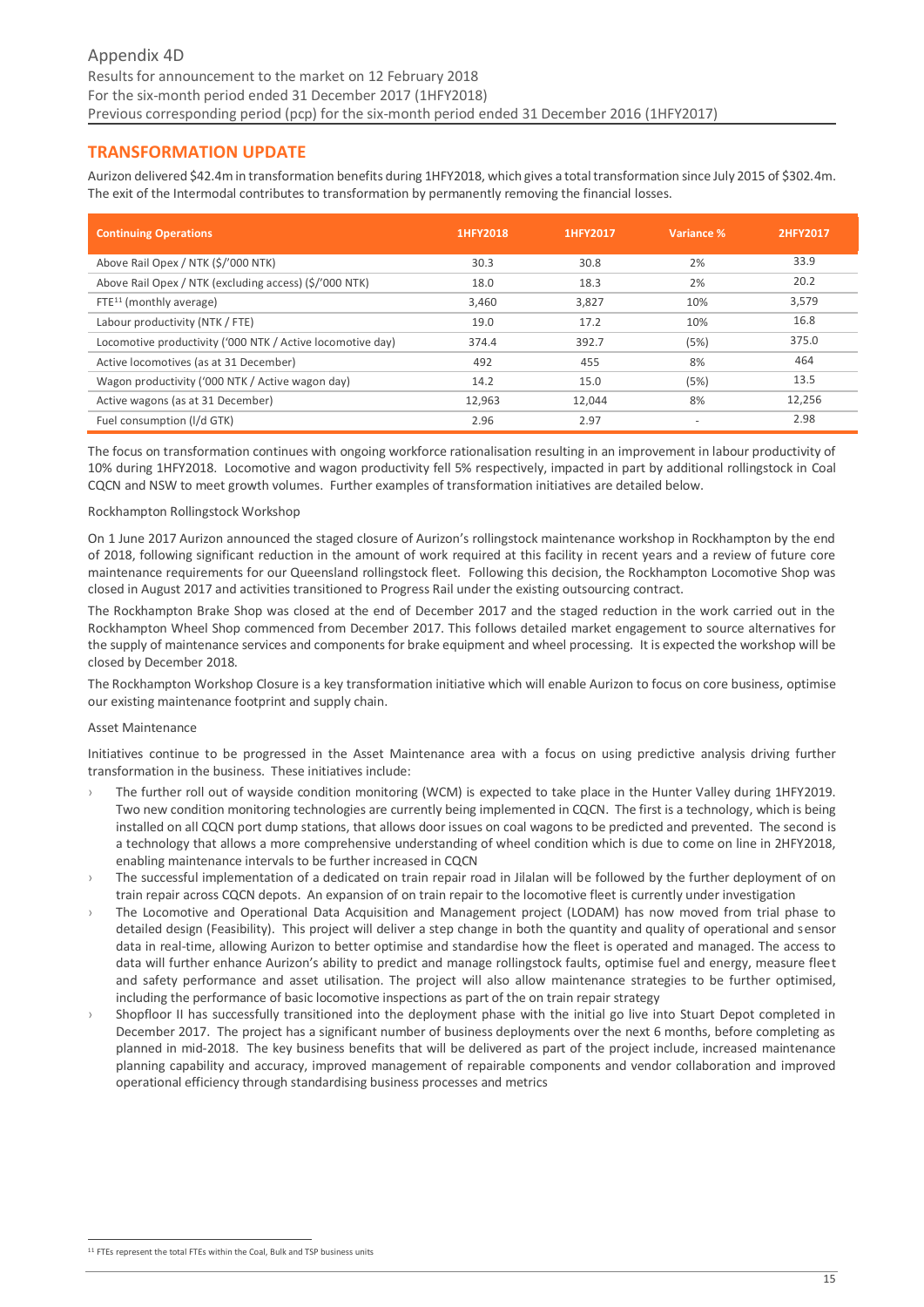# <span id="page-15-0"></span>**ADDITIONAL INFORMATION**

# **Senior Management Changes**

As previously announced, Aurizon moved to the business unit model from 1 July 2017. The change has delivered increased accountability for financial performance at all layers of leadership and provided stability in the executive leadership team.

The executive team includes:

- › Andrew Harding Managing Director & CEO
- Ed McKeiver Group Executive Coal
- › Clay McDonald Group Executive Bulk
- Michael Riches Group Executive Network
- Mike Carter Group Executive Technical Services and Planning
- Tina Thomas Group Executive Corporate
- › Pam Bains Chief Financial Officer and Group Executive Strategy

#### **Risk**

Aurizon operates a mature system of risk management that focusses on delivering objectives and is aligned to international standards. Aurizon's Board is actively engaged in setting the tone and direction of risk management, with a clear articulation of risk appetite aligned to the company's strategy and risk management practices that support consistent delivery of expected outcomes.

The Board has confidence in the management of Aurizon's key risks however acknowledges that internal and external factors can influence financial results.

The most significant factors relating to future financial performance are:

› Regulatory Risk of the Access Undertaking (UT5)

Aurizon continues to work with the Queensland Competition Authority (QCA) and industry stakeholders to secure acceptable and sustainable regulatory outcomes for the CQCN in accordance with the processes set out in the Queensland Competition Authority Act 1997 (Qld). In particular, Aurizon Network's Maximum Allowable Revenue (MAR) and the nominal (vanilla) weighted average cost of capital (WACC) used in deriving Aurizon Network's MAR is typically reset every four years as part of the access undertaking approval process with the QCA and the reference tariffs are reset annually based on projected system volumes and other variables. Not attaining appropriate pricing and policy regulatory settings will adversely impact revenue, and may have an adverse effect on operational flexibility, capital investment and recovery of operational and administrative costs. The WACC of 5.41% proposed by the QCA in its UT5 Draft Decision, together with the proposed UT5 maintenance and opex allowances, if reflected in its Final Decision, will not adequately compensate Aurizon Network for its regulatory and commercial risks, which will lead to a material adverse impact on the Aurizon Network business, operational performance and financial results.

› Product Demand, Commodity Prices and General Economic Conditions

Aurizon's customers in core markets are reliant on demand from large export markets such as Japan, China, South Korea and India. Increased volatility in the coal and iron ore markets due to factors such as material change in government policies or economic slowdown or the increasing use of renewable energy may cause fluctuations in demand, which in turn impact commodity prices, product volumes, and investment in growth projects. Aurizon references credible sources such as the International Energy Agency (IEA) in evaluating long term demand for the key commodities of coal and iron ore. Whilst long term demand is predicted to increase, in the short term there may by variances in volumes, contract profitability and growth that impact on Aurizon's financial results.

› Customer Credit Risk

Aurizon's earnings are concentrated in commodity markets across a relatively small number of customers and may be impacted by deterioration in counterparty credit quality, mine sale to a lower tier party, mine profitability, contract renewals, supply chain disruptions and / or macro‐industry issues.

All coal customers are currently estimated at positive cash margins. At current spot price levels, we expect the majority of Aurizon's volume is cash margin positive.

› Competition Risk

Aurizon may face competition from parties willing to compete at reduced margins and / or accept lower returns and greater risk positions than Aurizon. This may potentially negatively impact Aurizon's comparative competitiveness. Aurizon's most significant customer contracts are secured on long‐dated terms, however failure to win or retain customer contracts at commercial rates will always be a risk to future financial performance. Increased competition may be experienced from new entrants to Aurizon's core markets in both above and below rail.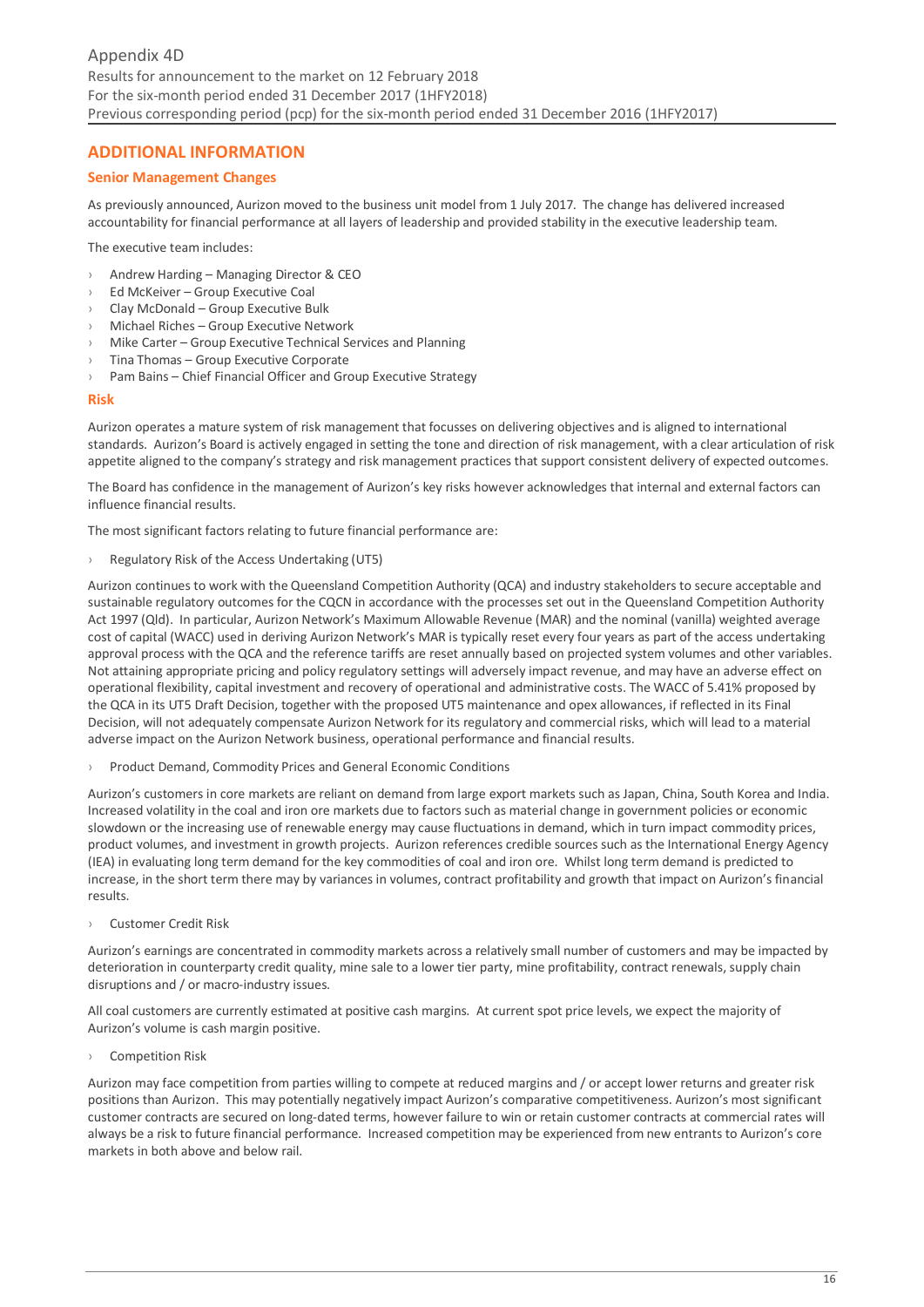#### › Strategic Risk

Aurizon may adopt a strategy that does not deliver optimal performance outcomes for shareholders. Whilst Aurizon is confident in its strategic planning practices, the nature of planning for strategy in uncertainty leads to a possibility of sub-optimal strategic settings.

› Capital Investment Plans

When allocating sustaining and growth capital, Aurizon must predict the rate of return associated with each opportunity. Calculations are based on certain estimates and assumptions that may not be realised. Accordingly, the calculation of a potential rate of return may not be reflective of the actual returns.

#### › Strategic Freight Review

Decisions taken with respect to the Freight Review (including any potential divestment of business line) may lead to negative shortterm financial impacts before longer term benefits are realised. Aurizon and Pacific National have entered into a transaction for the sale of each of the Acacia Ridge terminal and Aurizon's Queensland Intermodal business. Both transactions are subject to merger clearance from the Australian Competition and Consumer Commission and Foreign Investment Review Board. There is a risk that one or both of the transactions do not receive regulatory clearance and Aurizon incurs costs and liabilities in circumstances where its next best alternative is to close the Queensland Intermodal business.

#### › Asset Impairment

Aurizon's assets are subject to impairment testing each year. For rollingstock, there is potential that reduced haulage volumes or continued improvements to asset productivity may require some assets to be impaired. For the Intermodal and Bulk East cash generating units (CGU) a change in the market value of assets could result in a change in the impairment recorded. For the Western Australia CGU should any of the current major iron ore customers either cease to operate before the expected end of mine life or be unable to comply with current contractual arrangements, then the CGU may become further impaired.

#### › WIRP Non‐Regulated Revenue Dispute

Aurizon has received notices from WIRP customers purporting to exercise a right under the WIRP Deed to reduce their financial exposure in respect of the non-regulated revenue component of the amounts payable by them to Aurizon Network. Aurizon Network maintains its position that the notices issued by WIRP customers in relation to the WIRP fee are not valid. Aurizon issued proceedings in the Supreme Court of Queensland to assert its contractual rights under the Project Deeds. The proceedings have been admitted to the Commercial List of the Supreme Court of Queensland and the Court has made orders to prepare the matter for trial. The risk is that the entire amount of the WIRP Fee is deemed not payable by the WIRP customers.

# Delivery of Transformation Program

Aurizon maintains a pipeline of transformation initiatives that are expected to deliver step change improvements in efficiency leading to reduced costs. Continued focus is required on these initiatives to ensure benefits are delivered as planned and flow through to improved financial performance.

**Business Interruption** 

Aurizon may experience business interruption and consequential financial impact from a range of circumstances including but not limited to:

- › Adverse weather events and climate change which could impact on Aurizon's operations, assets and customers
- Cyber security incidents in relation to Aurizon's corporate and operational systems
- › Operational events such as safety incidents, industrial action or environmental activism
- › General Regulatory Risk

Aurizon's operations and financial performance are subject to legislative and regulatory oversight. Unfavourable changes may be experienced with respect to access regimes, safety accreditation, taxation, carbon reduction, environmental and industrial (including occupational health and safety) regulation, government policy, and approval processes. These changes may have a material adverse impact on project investment, Aurizon's profitability and business in general as well as Aurizon's customers.

› Climate Change Risk

The long-term implications of climate change may impact Aurizon on several fronts. For example:

- Demand for thermal coal is subject to energy policy and regulation of Green House Gas (GHG) emissions (including carbon pricing);
- Investor concern over climate-related risks may result in higher cost of capital for Aurizon and its customers for funding coal mining, transport and coal-fired power projects;
- $\rightarrow$  Carbon liability under the Safeguard Mechanism Rule and potential penalties for inappropriate carbon reporting under the National Greenhouse and Energy Reporting (NGER) Act; and
- Current and future disruption arising from increased severity and/or frequency of extreme weather events (higher temperatures, strong winds, flooding and associated erosion, bushfires and others).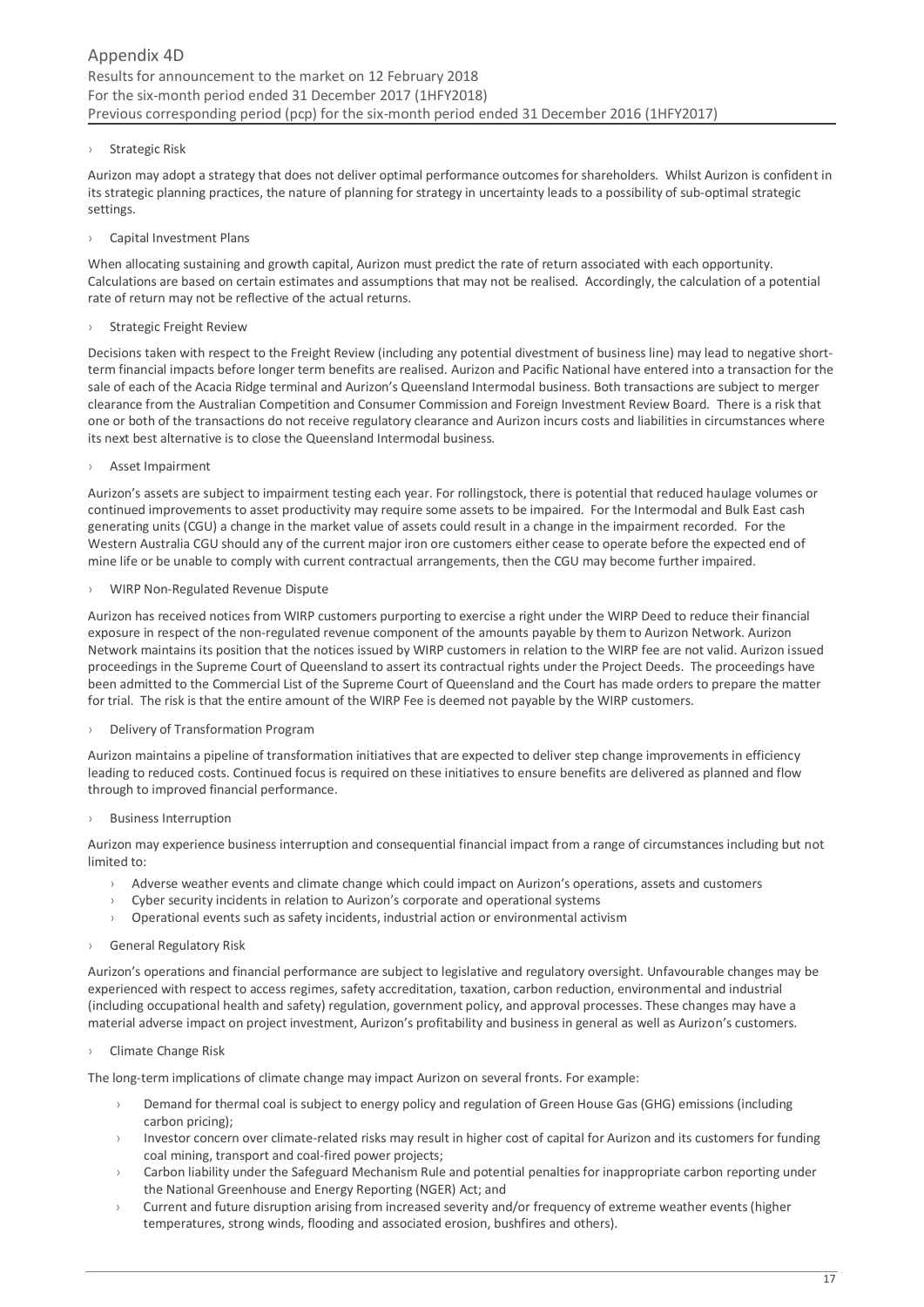These considerations are explicitly evaluated both in strategic planning and in the general management of risk within Aurizon. Aurizon's climate change risks and opportunities are disclosed annually in our submission to the CDP and in Aurizon's sustainability report.

# **Sustainability**

In October 2017, Aurizon released its fourth sustainability report. The report details how Aurizon takes into account social, environmental and economic considerations related to its operations and incorporated recommendations from the *Final Report: Recommendation of the Task Force on Climate related Financial disclosures,* released in June 2017. Aurizon acknowledges that climate change is affecting a wide range of industries around the world, resulting in financial implications. Transition risks, related to energy policy, regulation, technology and market shifts (that are necessary to achieve the transition to a low-carbon economy) will affect the demand for the commodities that Aurizon hauls. Physical risks related to extreme weather events will also continue to affect Aurizon through supply chain disruptions.

A brief summary of Aurizon's performance in connection with safety, environment and people is outlined below.

› Safety

Aurizon's commitment to safety continued in 2017 with the company introducing a revised set of injury definitions on 1 July 2017. The key changes are the inclusion of contractors in all injury metrics and widening the scope of total recordable injuries to include all restricted work injuries. Previously, Aurizon had used a set of metrics and injury definitions benchmarked against the rail industry. These new definitions have been benchmarked against a broader set of global transport and resource organisations, including many of Aurizon's customers.

In 1HFY2018, Aurizon has seen an increase in total recordable injury frequency rate (TRIFR) by 45%. The revised injury definitions have identified areas for improvement in contractor safety and manual handling tasks. These are being addressed by the creation of a Contractor Safety Community of Competence, a group focussed on improving all elements of contractor safety, and an ongoing review of manual handling tasks, such as winding on handbrakes.

1HFY2018 has also seen multiple collisions at level crossings. Aurizon is continuing to work with Network providers through Safety Interface Agreements, as well as targeted community engagement initiatives.

Aurizon remains committed to ZEROHarm with significant focus on line management visibility through Safety Pauses, Safety Interactions, Efficiency Testing, High Consequence Activity monitoring, and intensifying the "STOP, Take Time & Switch On" safety initiative. Aurizon is also enhancing its efforts on integrating robust safety controls by improving the work processes through the use of technology, standardisation and lean principles. One such example is the trial of in-cab technology to identify opportunities for improvement in train handling techniques. A three month trial in the Blackwater System has seen a marked improvement in driver behaviour resulting in lower risk of safeworking incidents.

# **Environment**

Aurizon delivers environmental value through effective management of material environmental risks and improved enterprise environmental performance. In recognition of our efforts, in November 2017 we received the results for our 2017 CDP (formally carbon disclosure project) submission which confirmed that we had retained a Management B score. This reflects our ongoing efforts to improve visibility and transparency on issues relating to climate change.

In November 2017, the Rail Safety and Standards Board approved and published a Code of Practice (CoP) on the Management of Locomotive Exhaust Emissions. This COP was developed by Australian rail freight operators (including Aurizon) as an industry led approach to improving locomotive diesel emissions. This industry led approach prioritises both particulate matter and greenhouse gas emissions, while being careful not to decrease fuel efficiency in pursuit of great nitrogen oxide reductions (which was highlighted as a potentially negative impact by a locomotive upgrade trial undertaken by the New South Wales Environmental Protection Authority in 2015). The COP will form part of Aurizon's continuing efforts to improving air quality which also includes reducing diesel consumption, using cleaner diesel, operating electric locomotives and promoting rail over road freight.

#### › People

During the past year we have reshaped our company structure and moved more leadership and teams to regional hubs to bring people closer to our operations and customers. Over time, we will also have a smaller footprint and more roles will move to regional locations. Each area of the business is looking for opportunities for relocation as part of their strategy over the next few years, taking into consideration their business needs, capability requirements and mobility of individuals and teams.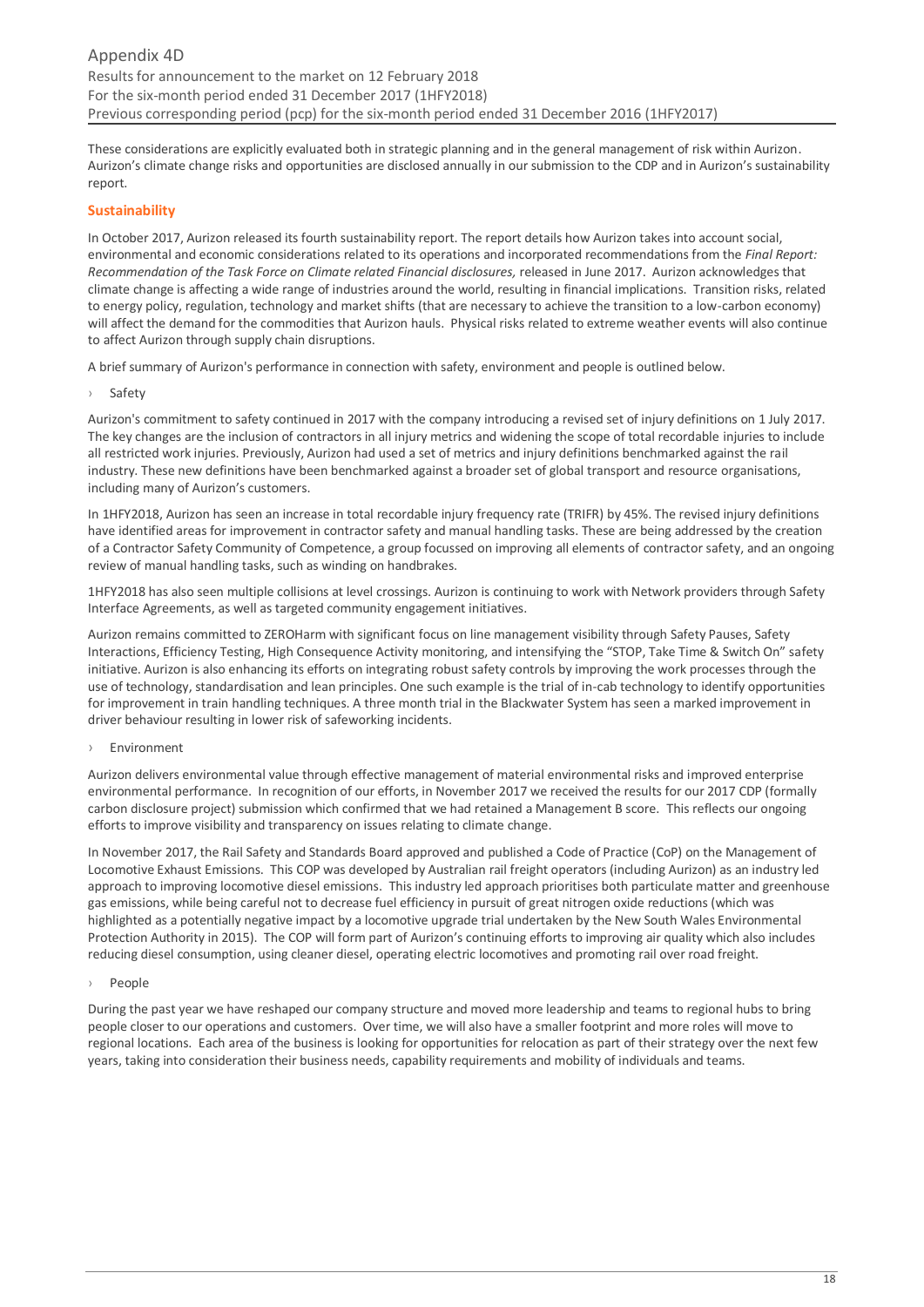# Entities over which control was gained or lost during the period

None

## Details of associate and joint venture entities

|                                      |                                 | <b>Ownership Interest</b> |                            |  |
|--------------------------------------|---------------------------------|---------------------------|----------------------------|--|
| <b>Entity</b>                        | <b>Country of incorporation</b> | 31 December<br>2017       | <b>31 December</b><br>2016 |  |
|                                      |                                 | %                         | %                          |  |
| Investment in associates             |                                 |                           |                            |  |
| Aquila Resources Limited             | Australia                       | 15                        | 15                         |  |
| <b>Joint Ventures</b>                |                                 |                           |                            |  |
| Chun Wo/CRGL                         | Hong Kong                       | 17                        | 17                         |  |
| KMQR Sdn Bhd (Liquidated)            | Malaysia                        | $\overline{\phantom{a}}$  | 30                         |  |
| ARG Risk Management Limited          | Bermuda                         | 50                        | 50                         |  |
| Integrated Logistics Company Pty Ltd | Australia                       | 14                        | 14                         |  |
| ACN 169 052 288                      | Australia                       | 15                        | 15                         |  |

The profit contribution from any one of these associate or joint venture entities is not material to the Group's profit.